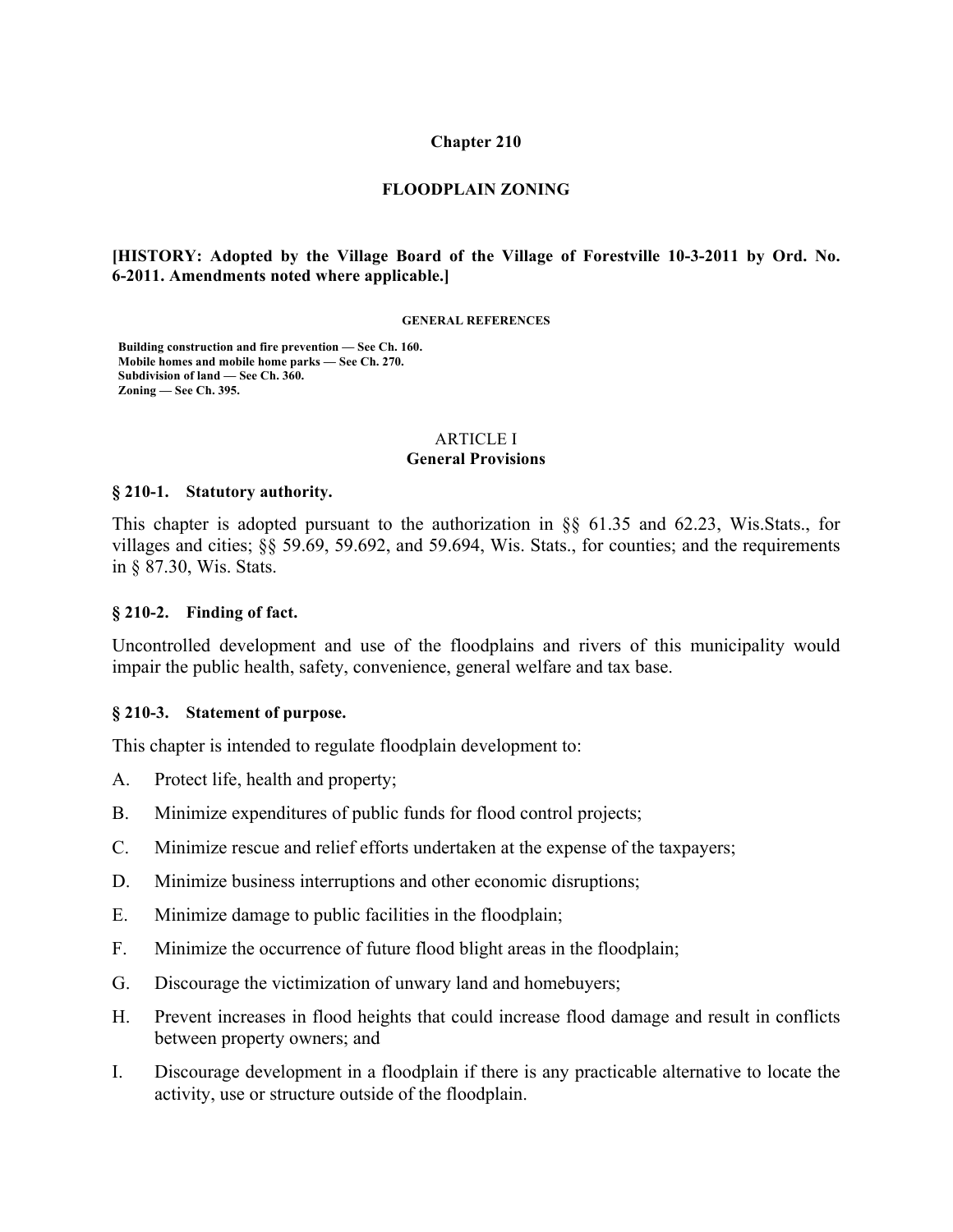## **§ 210-4. Title.**

This chapter shall be known as the "Floodplain Zoning Ordinance for Village of Forestville, Wisconsin."

## **§ 210-5. General provisions.**

- A. Areas to be regulated. This chapter regulates all areas that would be covered by the regional flood or base flood. (NOTE: Base flood elevations are derived from the flood profiles in the Flood Insurance Study. Regional flood elevations may be derived from other studies. Areas covered by the base flood are identified as A-Zones on the Flood Insurance Rate Map.)
- B. Official maps and revisions. The boundaries of all floodplain districts are designated as floodplains on the maps listed below and the revisions in the Village of Forestville Floodplain Appendix. Any change to the base flood elevations (BFE) in the Flood Insurance Study (FIS) or on the Flood Insurance Rate Map (FIRM) must be reviewed and approved by the DNR and FEMA before it is effective. No changes to regional flood elevations (RFs) on non-FEMA maps shall be effective until approved by the DNR. These maps and revisions are on file in the office of the Village Clerk, Village of Forestville. If more than one map or revision is referenced, the most restrictive information shall apply.
	- (1) Official maps based on the Door County Flood Insurance Study, Volume 55029CV000a, dated March 2, 2009:
		- (a) Flood Insurance Rate Map (FIRM), panel number 55029C0586C and 55029C0578C, dated March 2, 2009; with corresponding profiles that are based on the Flood Insurance Study (FIS) dated March 2, 2009.
	- (2) Official maps based on other studies:
		- (a) One-Hundred-Year Dam Failure Floodplain Map, dated January 1995, prepared by Mead and Hunt and approved by the Department on February 3, 1995.
- C. Establishment of districts. The regional floodplain areas are divided into three districts as follows:
	- (1) The floodway district (FW) is the channel of a river or stream and those portions of the floodplain adjoining the channel required to carry the regional floodwaters.
	- (2) The flood-fringe district (FF) is that portion of the floodplain between the regional flood limits and the floodway.
	- (3) The general floodplain district (GFP) is those areas that have been or may be covered by floodwater during the regional flood.
- D. Locating floodplain boundaries. Discrepancies between boundaries on the Official Floodplain Zoning Map and actual field conditions shall be resolved using the criteria in Subsection  $D(1)$  or (2) below. If a significant difference exists, the Map shall be amended according to Article VIII of this chapter. The Zoning Administrator can rely on a boundary derived from a profile elevation to grant or deny a land use permit, whether or not a map amendment is required. The Zoning Administrator shall be responsible for documenting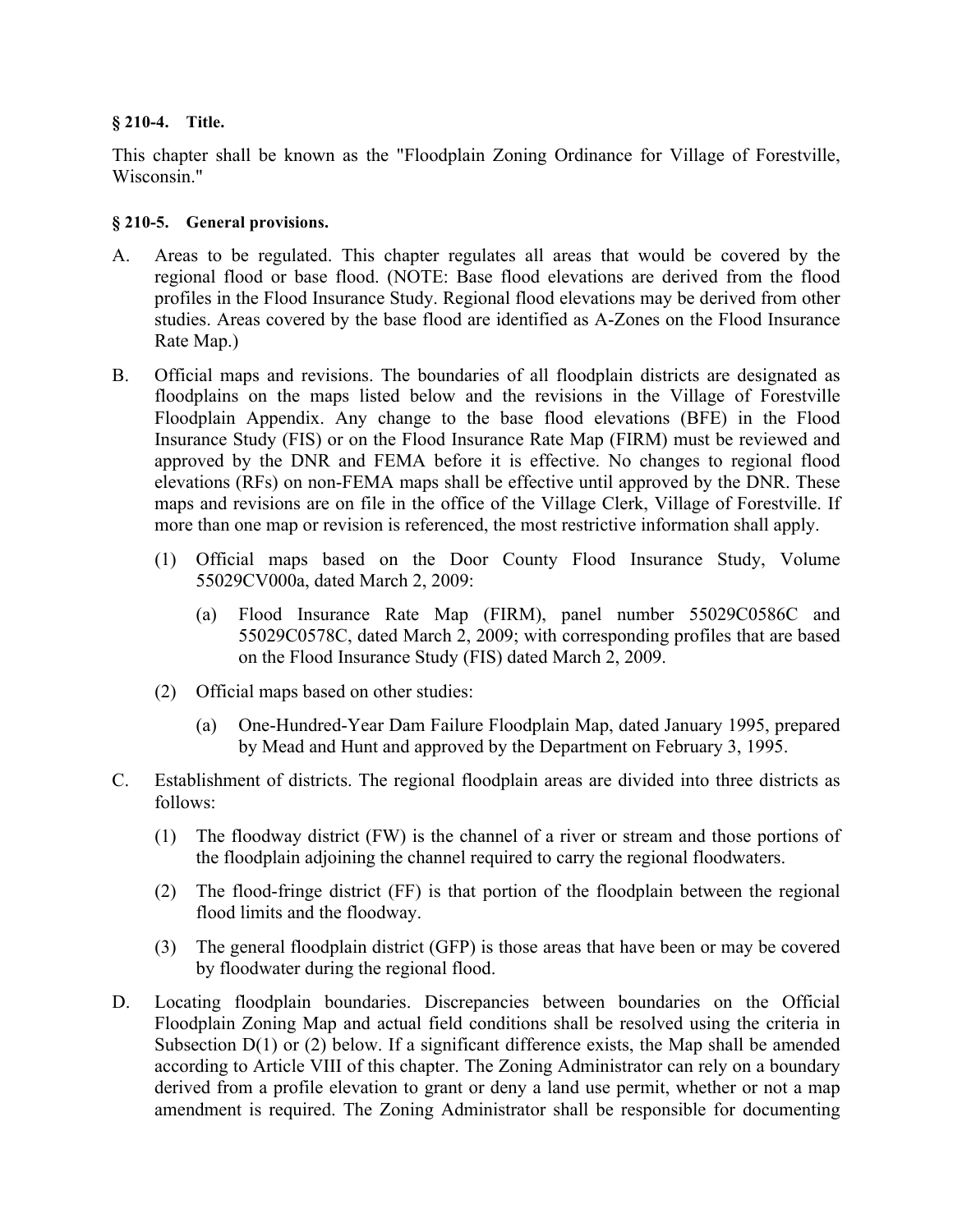actual predevelopment field conditions and the basis upon which the district boundary was determined and for initiating any map amendments required under this section. Disputes between the Zoning Administrator and an applicant over the district boundary line shall be settled according to § 210-27C and the criteria in Subsection D(1) or (2) below.

- (1) If flood profiles exist, the map scale and the profile elevations shall determine the district boundary. The regional or base flood elevations shall govern if there are any discrepancies.
- (2) Where flood profiles do not exist, the location of the boundary shall be determined by the map scale, visual on-site inspection and any information provided by the Department.

(NOTE: Where the flood profiles are based on established base flood elevations from a FIRM, FEMA must also approve any map amendment pursuant to  $\S 210-31F$ .

- E. Removal of lands from floodplain. Compliance with the provisions of this chapter shall not be grounds for removing land from the floodplain unless it is filled at least two feet above the regional or base flood elevation, the fill is contiguous to land outside the floodplain, and the map is amended pursuant to Article VIII of this chapter. [NOTE: This procedure does not remove the requirements for the mandatory purchase of flood insurance. The property owner must contact FEMA to request a Letter of Map Change (LOMC).]
- F. Compliance. Any development or use within the areas regulated by this chapter shall be in compliance with the terms of this chapter, and other applicable local, state, and federal regulations.
- G. Municipalities and state agencies regulated. Unless specifically exempted by law, all cities, villages, towns, and counties are required to comply with this chapter and obtain all necessary permits. State agencies are required to comply if  $\S$  13.48(13), Wis. Stats., applies. The construction, reconstruction, maintenance and repair of state highways and bridges by the Wisconsin Department of Transportation is exempt when § 30.2022, Wis. Stats., applies.
- H. Abrogation and greater restrictions.
	- (1) This chapter supersedes all the provisions of any municipal zoning ordinance enacted under §§ 59.69, 59.692 or 59.694, Wis. Stats., for counties; § 62.23, Wis. Stats., for cities; § 61.35, Wis. Stats., for villages; or § 87.30, Wis. Stats., which relate to floodplains. If another ordinance is more restrictive than this chapter, that ordinance shall continue in full force and effect to the extent of the greater restrictions, but not otherwise.
	- (2) This chapter is not intended to repeal, abrogate or impair any existing deed restrictions, covenants or easements. If this chapter imposes greater restrictions, the provisions of this chapter shall prevail.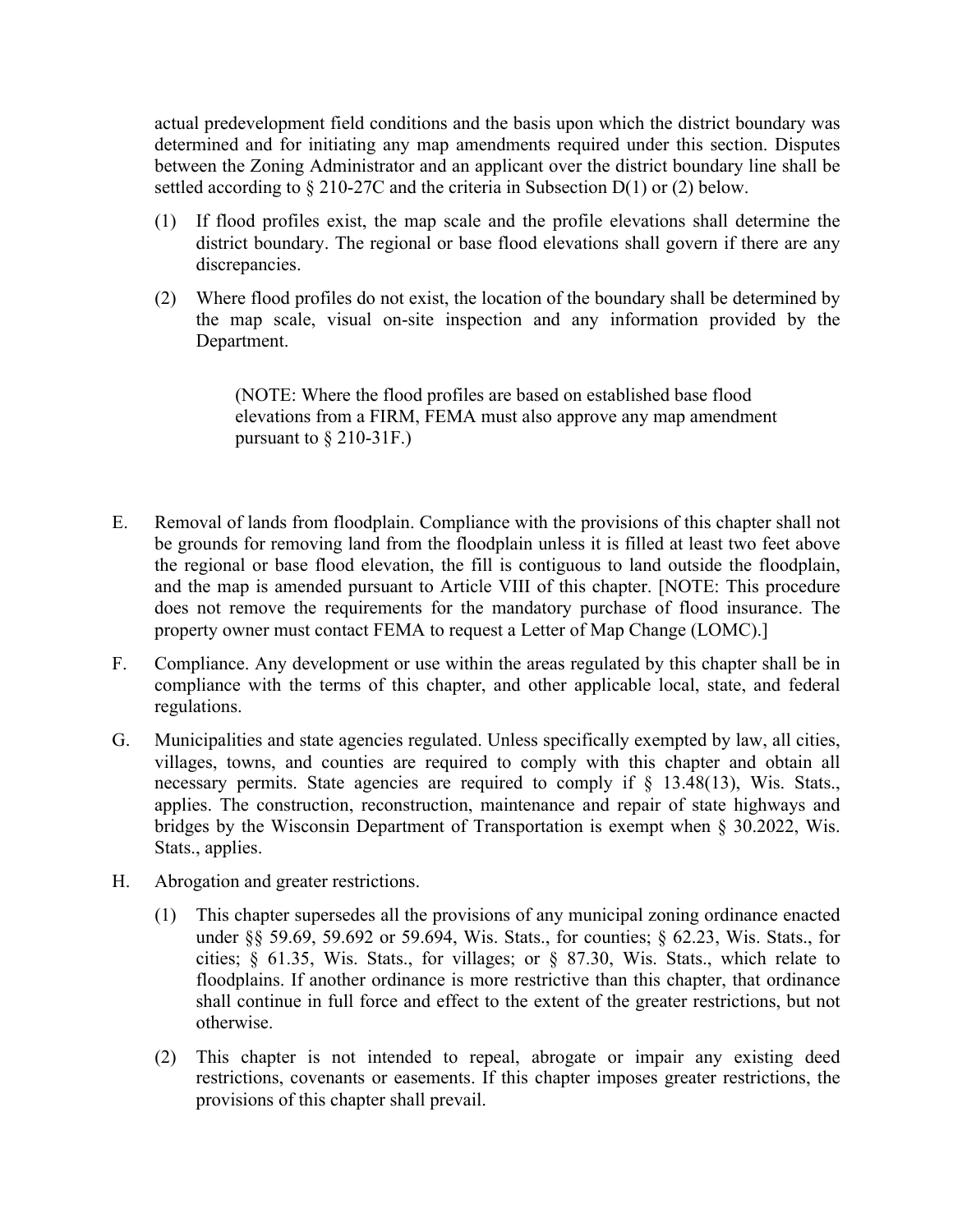- I. Interpretation. In their interpretation and application, the provisions of this chapter are the minimum requirements liberally construed in favor of the governing body and are not a limitation on or repeal of any other powers granted by the Wisconsin Statutes. If a provision of this chapter, required by Ch. NR 116, Wis. Adm. Code, is unclear, the provision shall be interpreted in light of the standards in effect on the date of the adoption of this chapter or in effect on the date of the most recent text amendment to this chapter.
- J. Warning and disclaimer of liability. The flood protection standards in this chapter are based on engineering experience and scientific research. Larger floods may occur or the flood height may be increased by man-made or natural causes. This chapter does not imply or guarantee that non-floodplain areas or permitted floodplain uses will be free from flooding and flood damages. Nor does this chapter create liability on the part of, or a cause of action against, the municipality or any officer or employee thereof for any flood damage that may result from reliance on this chapter.
- K. Severability. Should any portion of this chapter be declared unconstitutional or invalid by a court of competent jurisdiction, the remainder of this chapter shall not be affected.
- L. Annexed areas for cities and villages. The Door County floodplain zoning provisions in effect on the date of annexation shall remain in effect and shall be enforced by the municipality for all annexed areas until the municipality adopts and enforces an ordinance which meets the requirements of Ch. NR 116, Wis. Adm. Code, and the National Flood Insurance Program (NFIP). These annexed lands are described on the municipality's Official Zoning Map. County floodplain zoning provisions are incorporated by reference for the purpose of administering this section and are on file in the office of the Municipal Zoning Administrator. All plats or maps of annexation shall show the regional flood elevation and the location of the floodway.
- M. General development standards. The community shall review all permit applications to determine whether proposed building sites will be reasonably safe from flooding. If a proposed building site is in a flood-prone area, all new construction and substantial improvements shall be designed or modified and adequately anchored to prevent flotation, collapse, or lateral movement of the structure resulting from hydrodynamic and hydrostatic loads; be constructed with materials resistant to flood damage; be constructed by methods and practices that minimize flood damages; and be constructed with electrical, heating, ventilation, plumbing, and air-conditioning equipment and other service facilities designed and/or located so as to prevent water from entering or accumulating within the components during conditions of flooding. Subdivisions shall be reviewed for compliance with the above standards. All subdivision proposals (including manufactured home parks) shall include regional flood elevation and floodway data for any development that meets the subdivision definition of this chapter.

## ARTICLE II **General Standards Applicable to all Floodplain Districts**

## **§ 210-6. Hydraulic and hydrologic analyses.**

A. Except as allowed in Subsection C below, no floodplain development shall: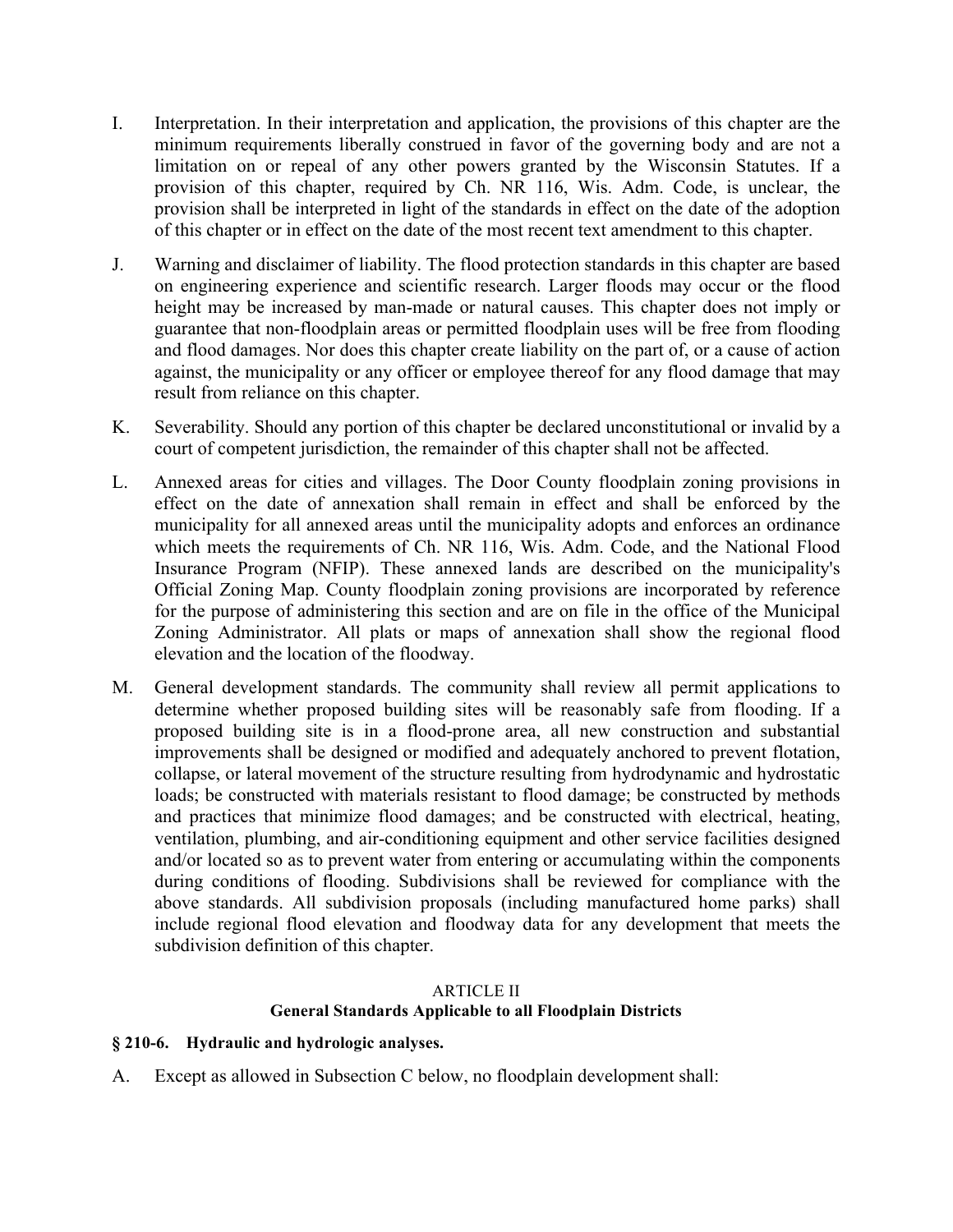- (1) Obstruct flow, defined as development which blocks the conveyance of floodwaters by itself or with other development, increasing regional flood height; or
- (2) Increase regional flood height due to floodplain storage area lost, which equals or exceeds 0.01 foot.
- B. The Zoning Administrator shall deny permits if it is determined the proposed development will obstruct flow or increase regional flood heights 0.01 foot or more, based on the officially adopted FIRM or other adopted map, unless the provisions of Subsection C are met.
- C. Obstructions or increases equal to or greater than 0.01 foot may only be permitted if amendments are made to this chapter, the Official Floodplain Zoning Maps, floodway lines and water surface profiles, in accordance with Article VIII of this chapter.

 (NOTE: This section refers to obstructions or increases in base flood elevations as shown on the officially adopted FIRM or other adopted map. Any such alterations must be reviewed and approved by FEMA and the DNR.)

## **§ 210-7. Watercourse alterations.**

No land use permit to alter or relocate a watercourse in a mapped floodplain shall be issued until the local official has notified, in writing, all adjacent municipalities, the Department and FEMA regional offices and required the applicant to secure all necessary state and federal permits. The flood-carrying capacity of any altered or relocated watercourse shall be maintained. As soon as is practicable, but not later than six months after the date of the watercourse alteration or relocation, the Zoning Administrator shall notify FEMA of the changes by submitting appropriate technical or scientific data in accordance with NFIP guidelines that shall be used to revise the FIRM, risk premium rates and floodplain management regulations as required.

## **§ 210-8. Development requiring state permits.**

Development which requires a permit from the Department, under Chs. 30 and 31, Wis. Stats., such as docks, piers, wharves, bridges, culverts, dams and navigational aids, may be allowed if the necessary permits are obtained and amendments to the floodway lines, water surface profiles, BFEs established in the FIS, or other data from the officially adopted FIRM, or other Floodplain Zoning Maps or this chapter are made according to Article VIII.

## **§ 210-9. Public or private campgrounds.**

Public or private campgrounds shall have a low flood damage potential and shall meet the following provisions:

- A. The campground is approved by the Department of Health Services.
- B. A land use permit for the campground is issued by the Zoning Administrator.
- C. The character of the river system and the elevation of the campground is such that a seventy-two-hour warning of an impending flood can be given to all campground occupants.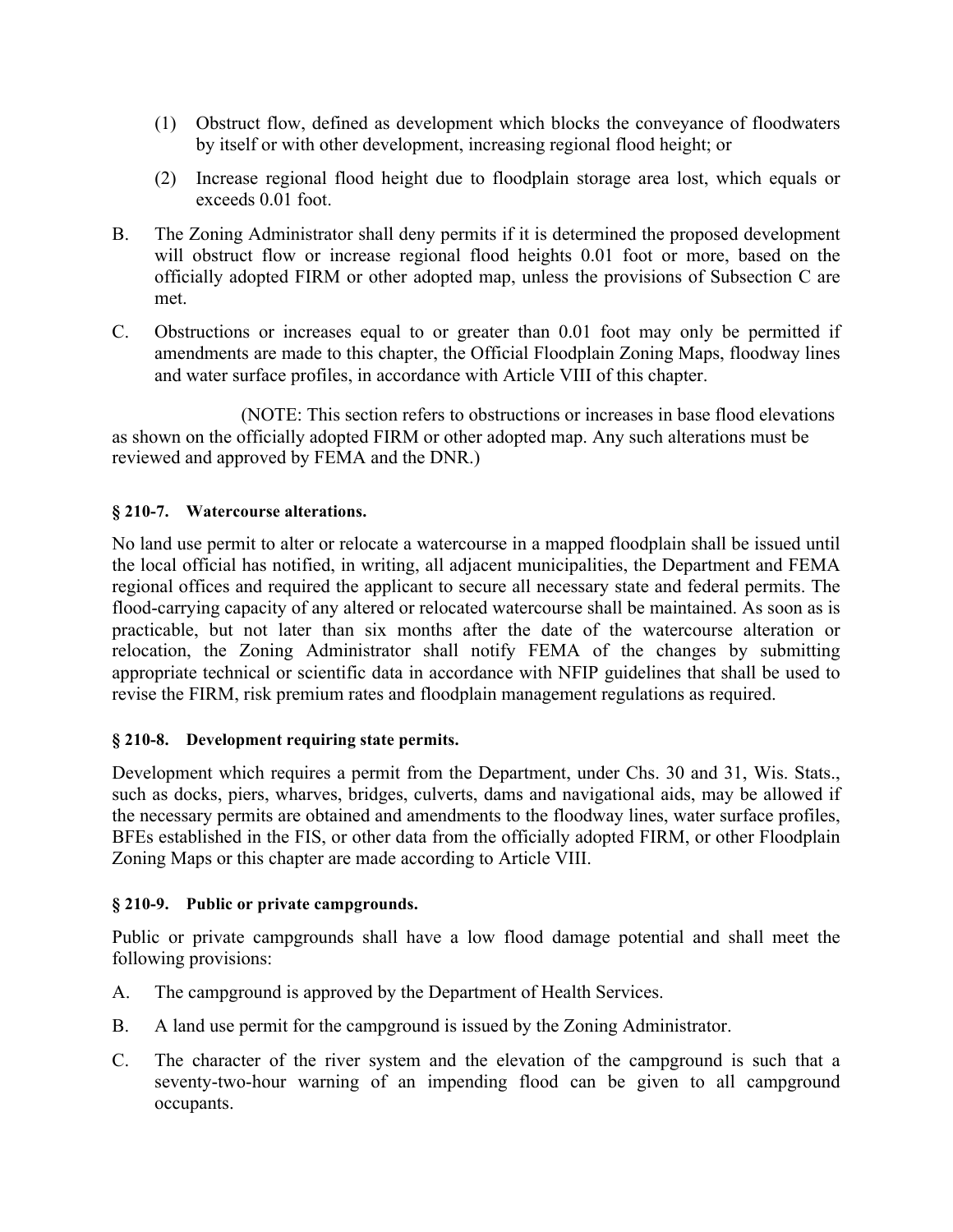- D. There is an adequate flood warning procedure for the campground that offers the minimum notice required under this section to all persons in the campground. This procedure shall include a written agreement between the campground owner, the municipal emergency government coordinator and the chief law enforcement official which specifies the flood elevation at which evacuation shall occur, personnel responsible for monitoring flood elevations, types of warning systems to be used and the procedures for notifying at-risk parties, and the methods and personnel responsible for conducting the evacuation.
- E. This agreement shall be for no more than one calendar year, at which time the agreement shall be reviewed and updated, by the officials identified in Subsection D, to remain in compliance with all applicable regulations, including those of the state Department of Health Services and all other applicable regulations.
- F. Only camping units are allowed.
- G. The camping units may not occupy any site in the campground for more than 180 consecutive days, at which time the camping unit must be removed from the floodplain for a minimum of 24 hours.
- H. All camping units that remain on site for more than 30 days shall be issued a limited authorization by the campground operator, a written copy of which is kept on file at the campground. Such authorization shall allow placement of a camping unit for a period not to exceed 180 days and shall ensure compliance with all the provisions of this section.
- I. The municipality shall monitor the limited authorizations issued by the campground operator to assure compliance with the terms of this section.
- J. All camping units that remain in place for more than 180 consecutive days must meet the applicable requirements in either Article III or IV of this chapter for the floodplain district in which the structure is located.
- K. The campground shall have signs clearly posted at all entrances warning of the flood hazard and the procedures for evacuation when a flood warning is issued.
- L. All service facilities, including, but not limited to refuse collection, electrical service, natural gas lines, propane tanks, sewage systems and wells shall be properly anchored and placed at or floodproofed to the flood protection elevation.

### ARTICLE III **Floodway District (FW)**

### **§ 210-10. Applicability.**

This section applies to all floodway areas on the Floodplain Zoning Maps and those identified pursuant to § 210-20.

### **§ 210-11. Permitted uses.**

The following open space uses are allowed in the floodway district and the floodway areas of the general floodplain district, if they are not prohibited by any other ordinance; they meet the standards in §§ 210-12 and 210-13; and all permits or certificates have been issued according to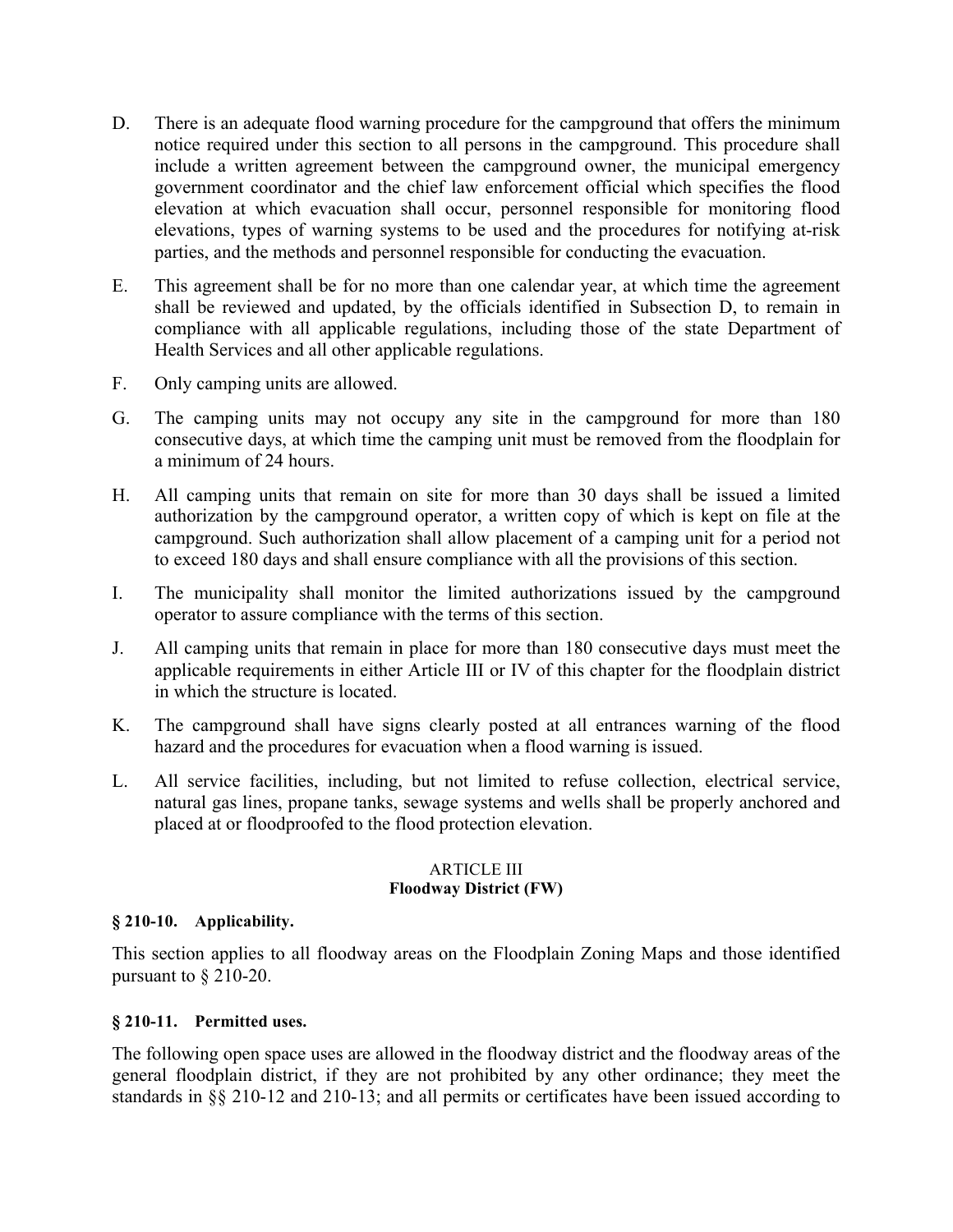§ 210-25:

- A. Agricultural uses, such as farming, outdoor plant nurseries, horticulture, viticulture and wild crop harvesting.
- B. Nonstructural industrial and commercial uses, such as loading areas, parking areas and airport landing strips.
- C. Nonstructural recreational uses, such as golf courses, tennis courts, archery ranges, picnic grounds, boat ramps, swimming areas, parks, wildlife and nature preserves, game farms, fish hatcheries, shooting, trap and skeet activities, hunting and fishing areas and hiking and horseback riding trails, subject to the fill limitations of § 210-12D.
- D. Uses or structures accessory to open space uses, or classified as historic structures that comply with §§ 210-12 and 210-13.
- E. Extraction of sand, gravel or other materials that comply with § 210-12D.
- F. Functionally water-dependent uses, such as docks, piers or wharves, dams, flowage areas, culverts, navigational aids and river crossings of transmission lines, and pipelines that comply with Chs. 30 and 31, Wis. Stats.
- G. Public utilities, streets and bridges that comply with § 210-12C.

### **§ 210-12. Standards for developments in floodway areas.**

- A. General.
	- (1) Any development in floodway areas shall comply with Article II of this chapter and have a low flood damage potential.
	- (2) Applicants shall provide the following data to determine the effects of the proposal according to § 210-6:
		- (a) A cross-section elevation view of the proposal, perpendicular to the watercourse, showing if the proposed development will obstruct flow; or
		- (b) An analysis calculating the effects of this proposal on regional flood height.
	- (3) The Zoning Administrator shall deny the permit application if the project will increase flood elevations upstream or downstream 0.01 foot or more, based on the data submitted for Subsection A(2) above.
- B. Structures. Structures accessory to permanent open space uses or functionally dependent on a waterfront location may be allowed by permit if the structures comply with the following criteria:
	- (1) The structure is not designed for human habitation and does not have a high flood damage potential;
	- (2) It must be anchored to resist flotation, collapse, and lateral movement;
	- (3) Mechanical and utility equipment must be elevated or floodproofed to or above the flood protection elevation; and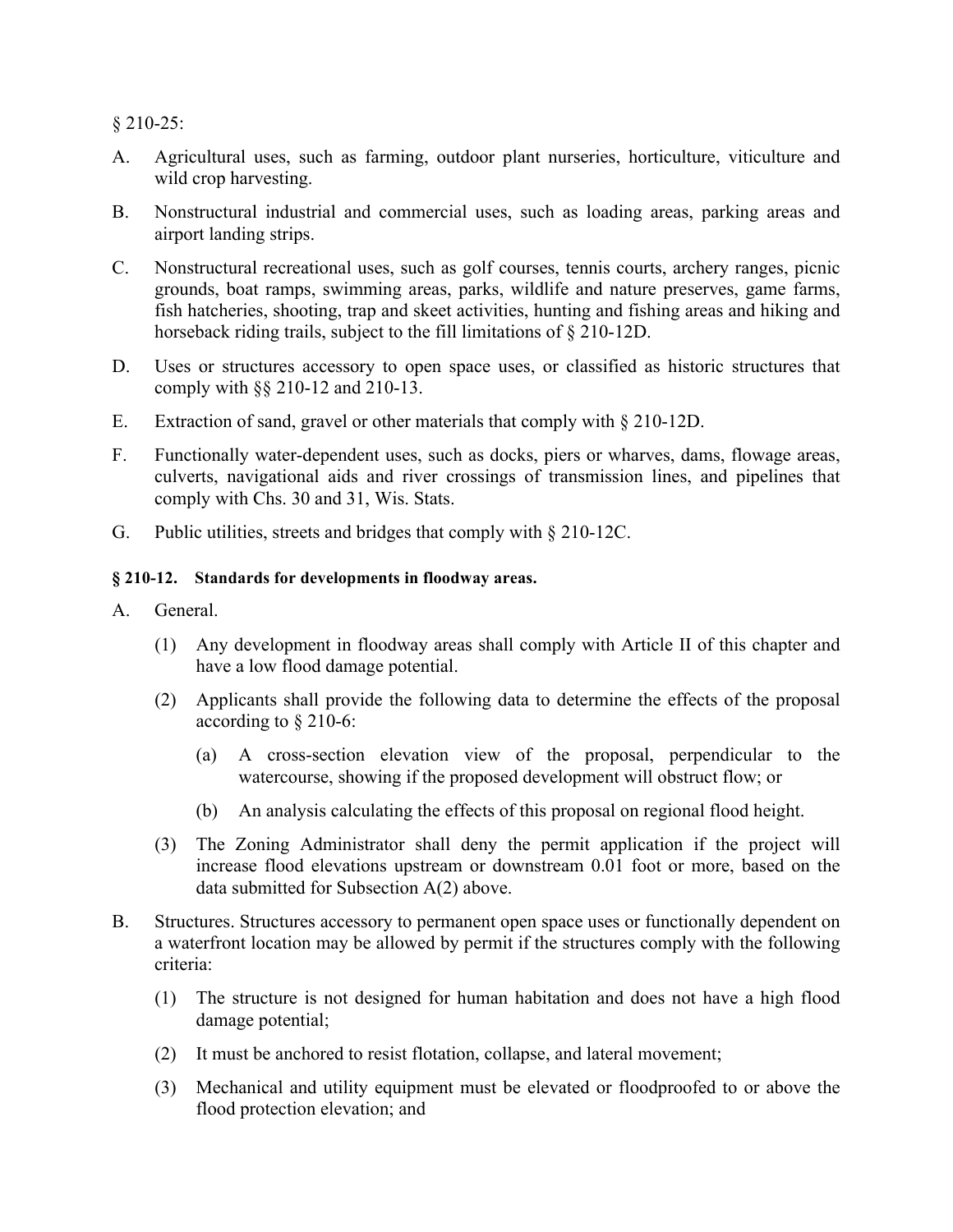- (4) It must not obstruct flow of floodwaters or cause any increase in flood levels during the occurrence of the regional flood.
- C. Public utilities, streets and bridges. Public utilities, streets and bridges may be allowed by permit, if:
	- (1) Adequate floodproofing measures are provided to the flood protection elevation; and
	- (2) Construction meets the development standards of § 210-6.
- D. Fills or deposition of materials. Fills or deposition of materials may be allowed by permit, if:
	- (1) The requirements of § 210-6 are met;
	- (2) No material is deposited in the navigable channel unless a permit is issued by the Department pursuant to Ch. 30, Wis. Stats., and a permit pursuant to Section 404 of the Federal Water Pollution Control Act, Amendments of 1972, 33 U.S.C. § 1344 has been issued, if applicable, and the other requirements of this section are met;
	- (3) The fill or other materials will be protected against erosion by riprap, vegetative cover, sheet piling or bulkheading; and
	- (4) The fill is not classified as a solid or hazardous material.

## **§ 210-13. Prohibited uses.**

All uses not listed as permitted uses in § 210-11 are prohibited, including the following uses:

- A. Habitable structures, structures with high flood damage potential, or those not associated with permanent open space uses;
- B. Storing materials that are buoyant, flammable, explosive, injurious to property, water quality, or human, animal, plant, fish or other aquatic life;
- C. Uses not in harmony with or detrimental to uses permitted in the adjoining districts;
- D. Any private or public sewage systems, except portable latrines that are removed prior to flooding and systems associated with recreational areas and Department-approved campgrounds that meet the applicable provisions of local ordinances and Ch. SPS 383, Wis. Adm. Code;
- E. Any public or private wells which are used to obtain potable water, except those for recreational areas that meet the requirements of local ordinances and Chs. NR 811 and NR 812, Wis. Adm. Code;
- F. Any solid or hazardous waste disposal sites;
- G. Any wastewater treatment ponds or facilities, except those permitted under § NR 110.15(3)(b), Wis. Adm. Code;
- H. Any sanitary sewer or water supply lines, except those to service existing or proposed development located outside the floodway which complies with the regulations for the floodplain area occupied.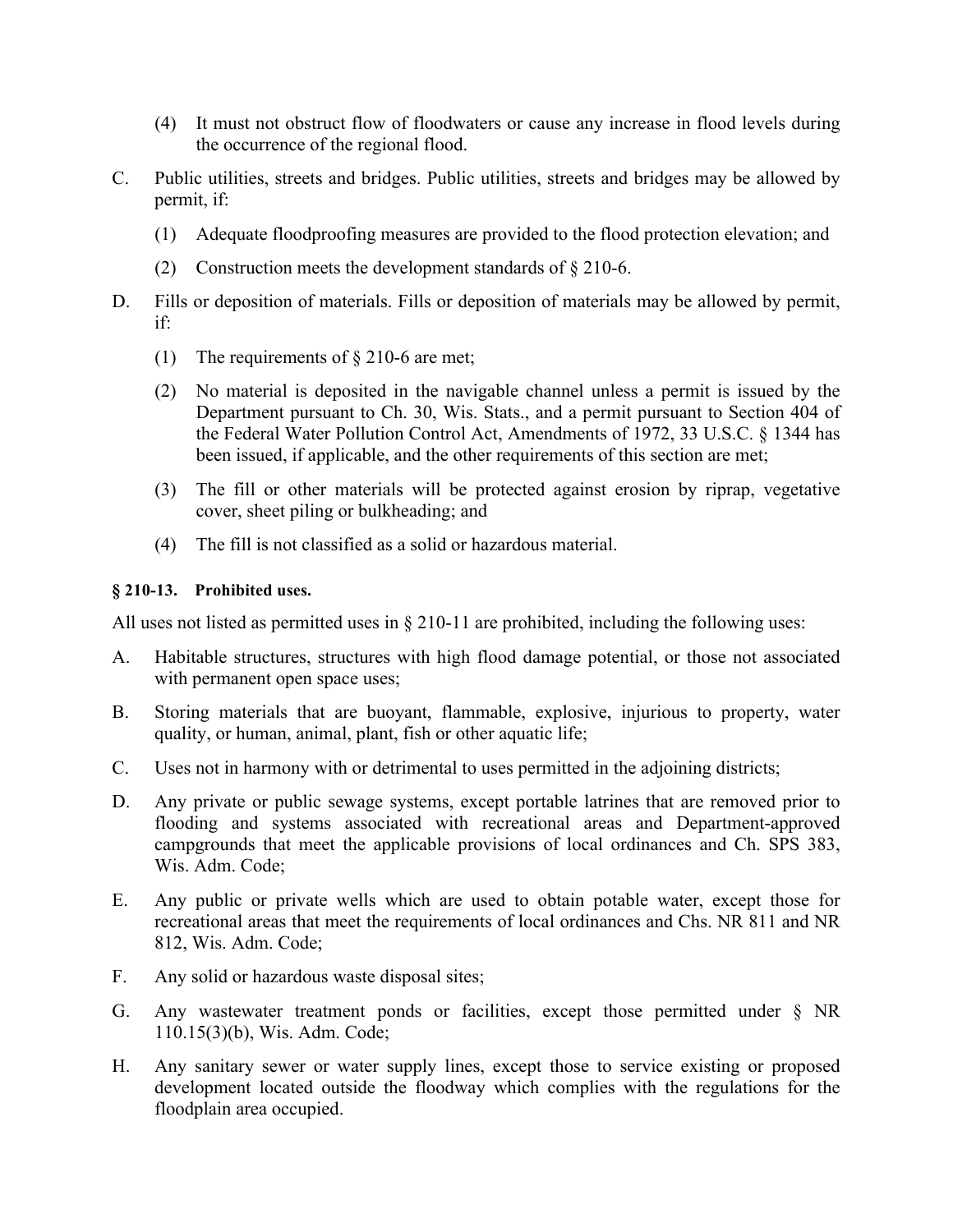### ARTICLE IV **Flood-Fringe District (FF)**

### **§ 210-14. Applicability.**

This section applies to all flood-fringe areas shown on the Floodplain Zoning Maps and those identified pursuant to § 210-20.

## **§ 210-15. Permitted uses.**

Any structure, land use, or development is allowed in the flood-fringe district if the standards in § 210-16 are met, the use is not prohibited by this chapter or any other ordinance or regulation and all permits or certificates specified in § 210-25 have been issued.

## **§ 210-16. Standards for development in flood-fringe areas.**

- A. Section 210-6 shall apply in addition to the following requirements according to the use requested.
- B. Residential uses. Any habitable structure, including a manufactured home, which is to be erected, constructed, reconstructed, altered, or moved into the flood-fringe area, shall meet or exceed the following standards:
	- (1) The elevation of the lowest floor, excluding the basement or crawlway, shall be at or above the flood protection elevation on fill. The fill shall be one foot or more above the regional flood elevation extending at least 15 feet beyond the limits of the structure. The Department may authorize other floodproofing measures if the elevations of existing streets or sewer lines makes compliance with the fill standards impractical;
	- (2) The basement or crawlway floor may be placed at the regional flood elevation if it is floodproofed to the flood protection elevation. No basement or crawlway floor is allowed below the regional flood elevation;
	- (3) Contiguous dry land access shall be provided from a structure to land outside of the floodplain, except as provided in Subsection B(4).
	- (4) In developments where existing street or sewer line elevations make compliance with Subsection B(3) impractical, the municipality may permit new development and substantial improvements where access roads are at or below the regional flood elevation, if:
		- (a) The municipality has written assurance from police, fire and emergency services that rescue and relief will be provided to the structure(s) by wheeled vehicles during a regional flood event; or
		- (b) The municipality has a natural disaster plan approved by Wisconsin Emergency Management and the Department.
- C. Accessory structures or uses.
	- (1) Except as provided in Subsection C(2), an accessory structure which is not connected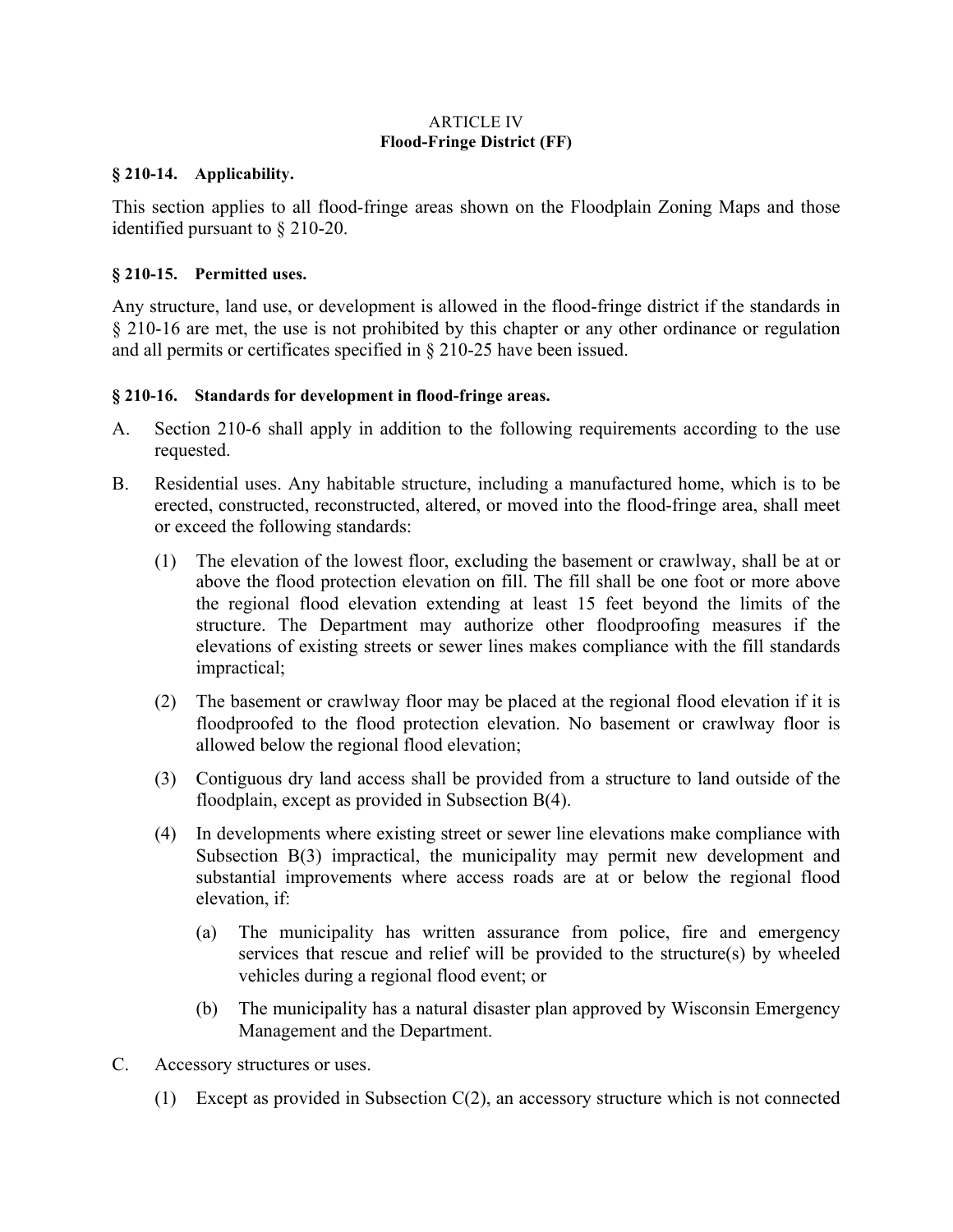to a principal structure may be constructed with its lowest floor at or above the regional flood elevation.

- (2) An accessory structure which is not connected to the principal structure and which is less than 600 square feet in size and valued at less than \$10,000 may be constructed with its lowest floor no more than two feet below the regional flood elevation if it is subject to flood velocities of no more than two feet per second and it meets all of the provisions of §§ 210-12B(1), (2), (3) and (4) and 210-16F below.
- D. Commercial uses. Any commercial structure which is erected, altered or moved into the flood-fringe area shall meet the requirements of § 210-16B. Subject to the requirements of § 210-16F, storage yards, surface parking lots and other such uses may be placed at lower elevations if an adequate warning system exists to protect life and property.
- E. Manufacturing and industrial uses. Any manufacturing or industrial structure which is erected, altered or moved into the flood-fringe area shall be protected to the flood protection elevation using fill, levees, floodwalls, or other floodproofing measures in § 210-29. Subject to the requirements of § 210-16F, storage yards, surface parking lots and other such uses may be placed at lower elevations if an adequate warning system exists to protect life and property.
- F. Storage of materials. Materials that are buoyant, flammable, explosive, or injurious to property, water quality or human, animal, plant, fish or aquatic life shall be stored at or above the flood protection elevation or floodproofed in compliance with § 210-29. Adequate measures shall be taken to ensure that such materials will not enter the water body during flooding.
- G. Public utilities, streets and bridges. All utilities, streets and bridges shall be designed to be compatible with comprehensive floodplain development plans and:
	- (1) When failure of public utilities, streets and bridges would endanger public health or safety, or where such facilities are deemed essential, construction of and substantial improvements to such facilities may only be permitted if they are floodproofed in compliance with § 210-29 to the flood protection elevation;
	- (2) Minor roads or nonessential utilities may be constructed at lower elevations if they are designed to withstand flood forces to the regional flood elevation.
- H. Sewage systems. All on-site sewage disposal systems shall be floodproofed, pursuant to § 210-29, to the flood protection elevation and shall meet the provisions of all local ordinances and Ch. SPS 383, Wis. Adm. Code.
- I. Wells. All wells shall be floodproofed, pursuant to § 210-29, to the flood protection elevation and shall meet the provisions of Chs. NR 811 and NR 812, Wis. Adm. Code.
- J. Solid waste disposal sites. Disposal of solid or hazardous waste is prohibited in flood-fringe areas.
- K. Deposition of materials. Any deposited material must meet all the provisions of this chapter.
- L. Manufactured homes.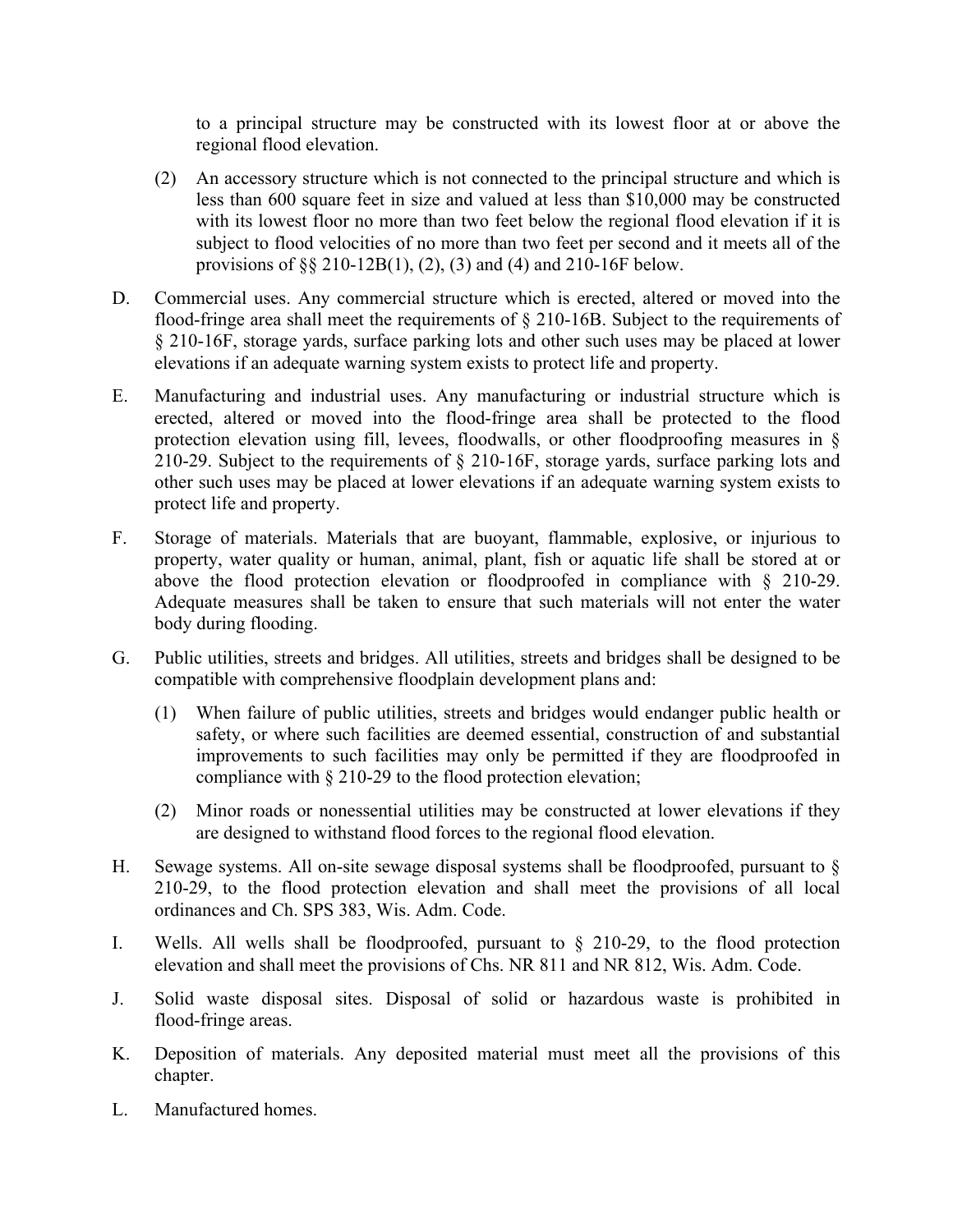- (1) Owners or operators of all manufactured home parks and subdivisions shall provide adequate surface drainage to minimize flood damage, and prepare, secure approval and file an evacuation plan, indicating vehicular access and escape routes, with local emergency management authorities.
- (2) In existing manufactured home parks, all new homes, replacement homes on existing pads, and substantially improved homes shall:
	- (a) Have the lowest floor elevated to the flood protection elevation; and
	- (b) Be anchored so they do not float, collapse or move laterally during a flood.
- (3) Outside of existing manufactured home parks, including new manufactured home parks and all single units outside of existing parks, all new, replacement and substantially improved manufactured homes shall meet the residential development standards for the flood fringe in § 210-16B.
- M. Mobile recreational vehicles. All mobile recreational vehicles that are on site for 180 consecutive days or more or are not fully licensed and ready for highway use shall meet the elevation and anchoring requirements in  $\S$  210-16K(2) and (3). A mobile recreational vehicle is ready for highway use if it is on its wheels or jacking system, is attached to the site only by quick-disconnect utilities and security devices and has no permanently attached additions.

#### ARTICLE V **General Floodplain District (GFP)**

# **§ 210-17. Applicability.**

The provisions for this district shall apply to all floodplains for which flood profiles are not available or where flood profiles are available but floodways have not been delineated. Floodway and flood-fringe districts shall be delineated when adequate data is available.

# **§ 210-18. Permitted uses.**

- A. Pursuant to § 210-20, it shall be determined whether the proposed use is located within a floodway or flood-fringe area.
- B. Those uses permitted in floodway (§ 210-11) and flood-fringe areas (§ 210-15) are allowed within the general floodplain district, according to the standards of § 210-19, provided that all permits or certificates required under § 210-25 have been issued.

## **§ 210-19. Standards for development in general floodplain district.**

Article III of this chapter applies to floodway areas and Article IV of this chapter applies to flood-fringe areas. The rest of this chapter applies to either district.

## **§ 210-20. Determining floodway and flood-fringe limits.**

Upon receiving an application for development within the general floodplain district, the Zoning Administrator shall: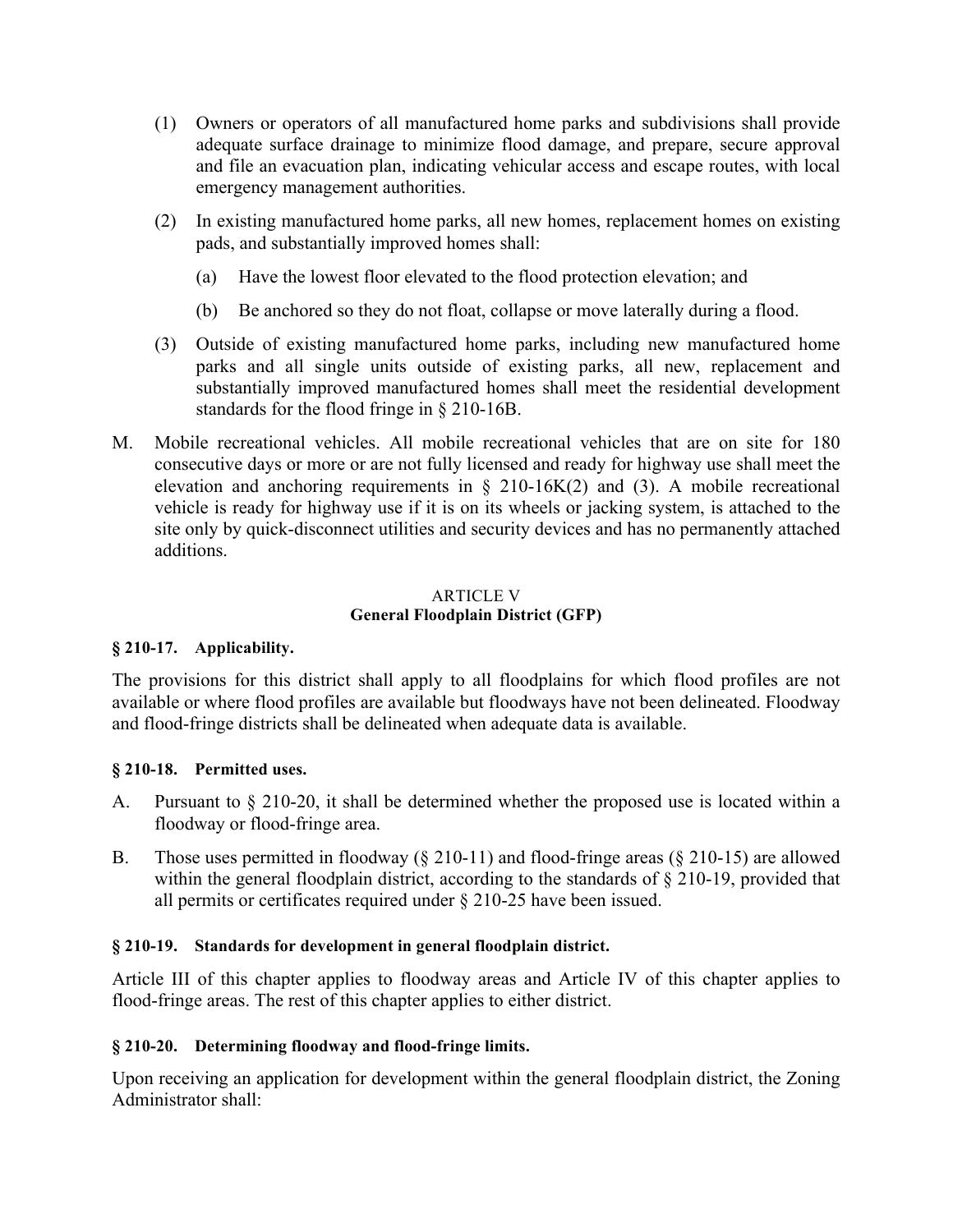- A. Require the applicant to submit two copies of an aerial photograph or a plan which shows the proposed development with respect to the general floodplain district limits, stream channel, and existing floodplain developments, along with a legal description of the property, fill limits and elevations, building floor elevations and floodproofing measures;
- B. Require the applicant to furnish any of the following information deemed necessary by the Department to evaluate the effects of the proposal upon flood height and flood flows, regional flood elevation and to determine floodway boundaries:
	- (1) A typical valley cross-section showing the stream channel, the floodplain adjoining each side of the channel, the cross-sectional area to be occupied by the proposed development, and all historic high water information;
	- (2) Plan (surface view) showing elevations or contours of the ground; pertinent structure, fill or storage elevations; size, location and layout of all proposed and existing structures on the site; location and elevations of streets, water supply, and sanitary facilities; soil types and other pertinent information;
	- (3) Profile showing the slope of the bottom of the channel or flow line of the stream;
	- (4) Specifications for building construction and materials, floodproofing, filling, dredging, channel improvement, storage, water supply and sanitary facilities.
- C. Transmit one copy of the information described in Subsections A and B to the Department regional office along with a written request for technical assistance to establish regional flood elevations and, where applicable, floodway data. Where the provisions of § 210-25B(3) apply, the applicant shall provide all required information and computations to delineate floodway boundaries and the effects of the project on flood elevations.

### ARTICLE VI **Nonconforming Uses**

## **§ 210-21. General.**

- A. Applicability. If these standards conform with § 59.69(10), Wis. Stats., for counties or § 62.23(7)(h), Wis. Stats., for cities and villages, they shall apply to all modifications or additions to any nonconforming use or structure and to the use of any structure or premises which was lawful before the passage of this chapter or any amendment thereto.
- B. The existing lawful use of a structure or its accessory use which is not in conformity with the provisions of this chapter may continue subject to the following conditions:
	- (1) Extensions, modifications and additions.
		- (a) No modifications or additions to a nonconforming use or structure shall be permitted unless they comply with this chapter. The words "modification" and "addition" include, but are not limited to, any alteration, addition, modification, structural repair, rebuilding or replacement of any such existing use, structure or accessory structure or use. Ordinary maintenance repairs are not considered an extension, modification or addition; these include painting, decorating, paneling and the replacement of doors, windows and other nonstructural components and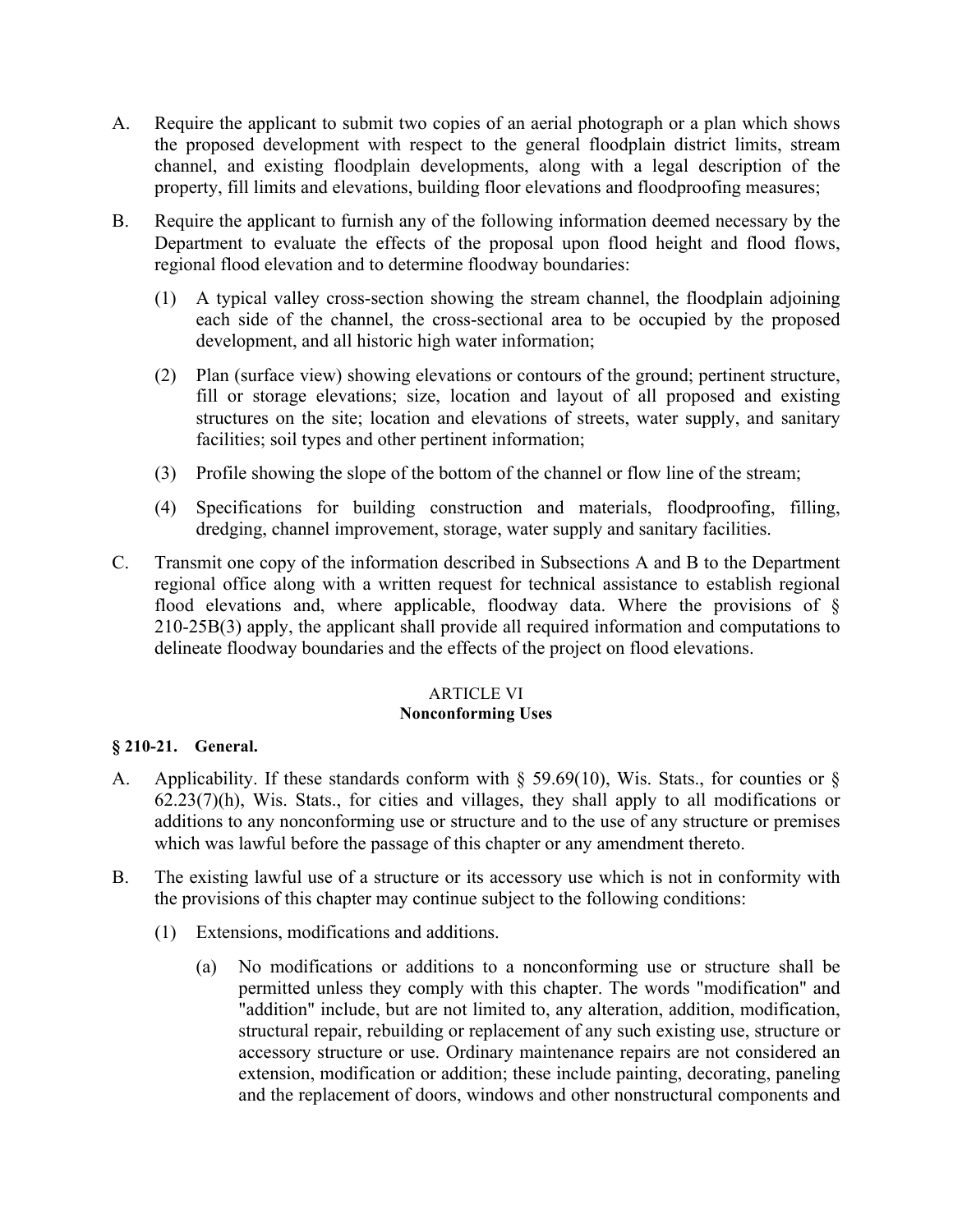the maintenance, repair or replacement of existing private sewage or water supply systems or connections to public utilities. Ordinary maintenance repairs do not include any costs associated with the repair of a damaged structure.

- (b) The construction of a deck that does not exceed 200 square feet and that is adjacent to the exterior wall of a principal structure is not an extension, modification or addition. The roof of the structure may extend over a portion of the deck in order to provide safe ingress and egress to the principal structure.
- (2) If a nonconforming use or the use of a nonconforming structure is discontinued for 12 consecutive months, it is no longer permitted and any future use of the property, and any structure or building thereon, shall conform to the applicable requirements of this chapter.
- (3) The municipality shall keep a record which lists all nonconforming uses and nonconforming structures, their present equalized assessed value, the cost of all modifications or additions which have been permitted, and the percentage of the structure's total current value those modifications represent.
- (4) No modification or addition to any nonconforming structure or any structure with a nonconforming use, which over the life of the structure would equal or exceed 50% of its present equalized assessed value, shall be allowed unless the entire structure is permanently changed to a conforming structure with a conforming use in compliance with the applicable requirements of this chapter. Contiguous dry land access must be provided for residential and commercial uses in compliance with § 210-16B. The costs of elevating a nonconforming building or a building with a nonconforming use to the flood protection elevation are excluded from the fifty-percent provisions of this subsection.
- (5) Repair and reconstruction.
	- (a) Except as provided in Subsection B, if any nonconforming structure or any structure with a nonconforming use is destroyed or is substantially damaged, it cannot be replaced, reconstructed or rebuilt unless the use and the structure meet the current ordinance requirements. A structure is considered substantially damaged if the total cost to restore the structure to its predamaged condition equals or exceeds 50% of the structure's present equalized assessed value.
	- (b) For nonconforming buildings that are damaged or destroyed by a non-flood disaster, the repair or reconstruction of any such nonconforming building may be permitted in order to restore it after the non-flood disaster, provided that the nonconforming building will meet all of the minimum requirements under applicable FEMA regulations (44 CFR Part 60), or the regulations promulgated thereunder.
- (6) A nonconforming historic structure may be altered if the alteration will not preclude the structures continued designation as a historic structure, the alteration will comply with § 210-12A, flood resistant materials are used, and construction practices and floodproofing methods that comply with § 210-29 are used.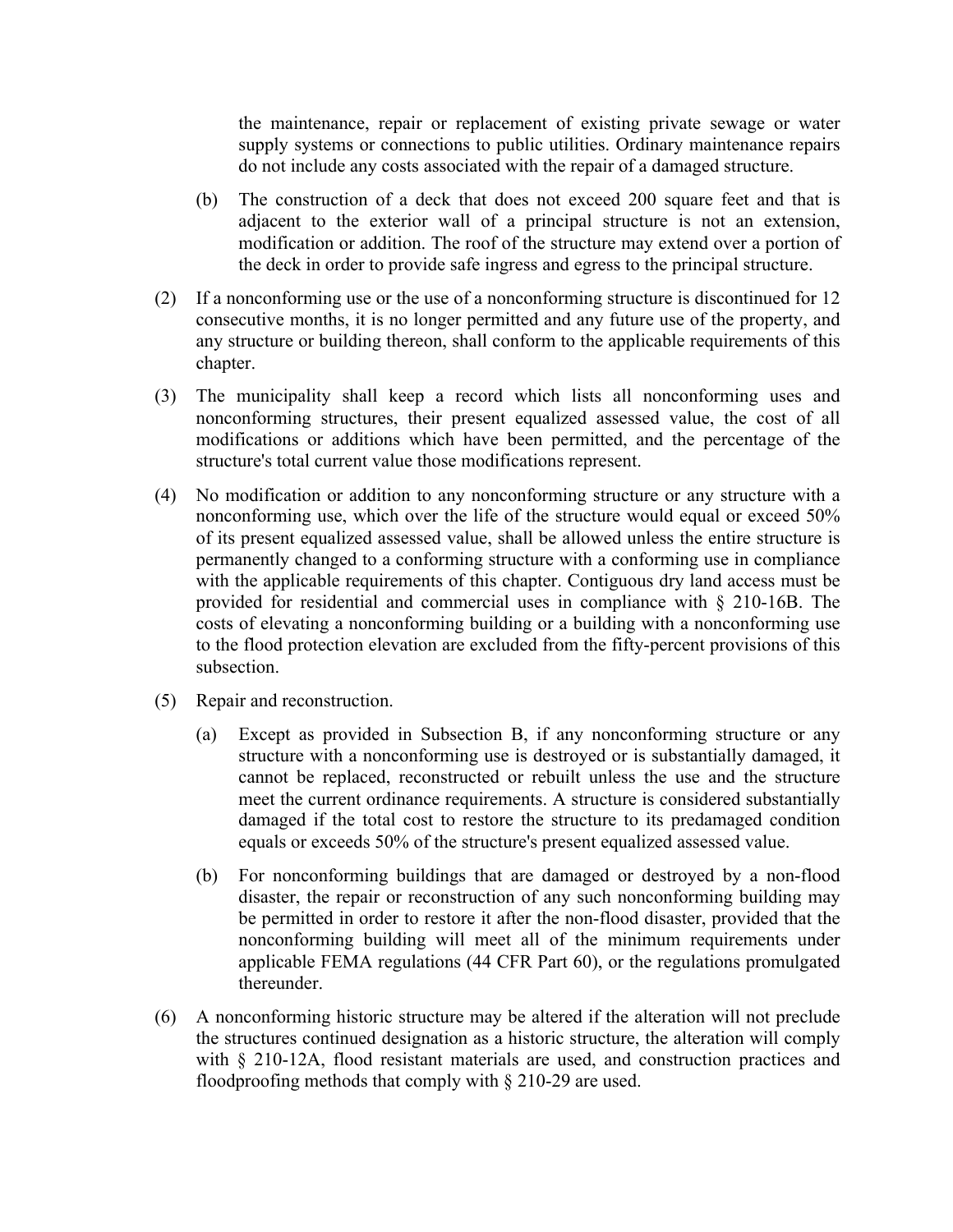### **§ 210-22. Floodway areas.**

- A. No modification or addition shall be allowed to any nonconforming structure or any structure with a nonconforming use in a floodway area, unless such modification or addition:
	- (1) Has been granted a permit or variance which meets all ordinance requirements;
	- (2) Meets the requirements of § 210-21;
	- (3) Will not increase the obstruction to flood flows or regional flood height;
	- (4) Any addition to the existing structure shall be floodproofed, pursuant to § 210-29, by means other than the use of fill, to the flood protection elevation;
	- (5) If any part of the foundation below the flood protection elevation is enclosed, the following standards shall apply:
		- (a) The enclosed area shall be designed by a registered architect or engineer to allow for the efficient entry and exit of floodwaters without human intervention. A minimum of two openings must be provided with a minimum net area of at least one square inch for every one square foot of the enclosed area. The lowest part of the opening can be no more than 12 inches above the adjacent grade;
		- (b) The parts of the foundation located below the flood protection elevation must be constructed of flood-resistant materials;
		- (c) Mechanical and utility equipment must be elevated or floodproofed to or above the flood protection elevation; and
		- (d) The use must be limited to parking or limited storage.
- B. No new on-site sewage disposal system, or addition to an existing on-site sewage disposal system, except where an addition has been ordered by a government agency to correct a hazard to public health, shall be allowed in a floodway area. Any replacement, repair or maintenance of an existing on-site sewage disposal system in a floodway area shall meet the applicable requirements of all municipal ordinances and Ch. SPS 383, Wis. Adm. Code.
- C. No new well or modification to an existing well used to obtain potable water shall be allowed in a floodway area. Any replacement, repair or maintenance of an existing well in a floodway area shall meet the applicable requirements of all municipal ordinances and Chs. NR 811 and NR 812, Wis. Adm. Code.

## **§ 210-23. Flood-fringe areas.**

- A. No modification or addition shall be allowed to any nonconforming structure or any structure with a nonconforming use unless such modification or addition has been granted a permit or variance by the municipality, and the modification or addition shall be placed on fill or floodproofed to the flood protection elevation in compliance with the standards for that particular use in § 210-16, except where Subsection B is applicable.
- B. Where compliance with the provisions of Subsection A would result in unnecessary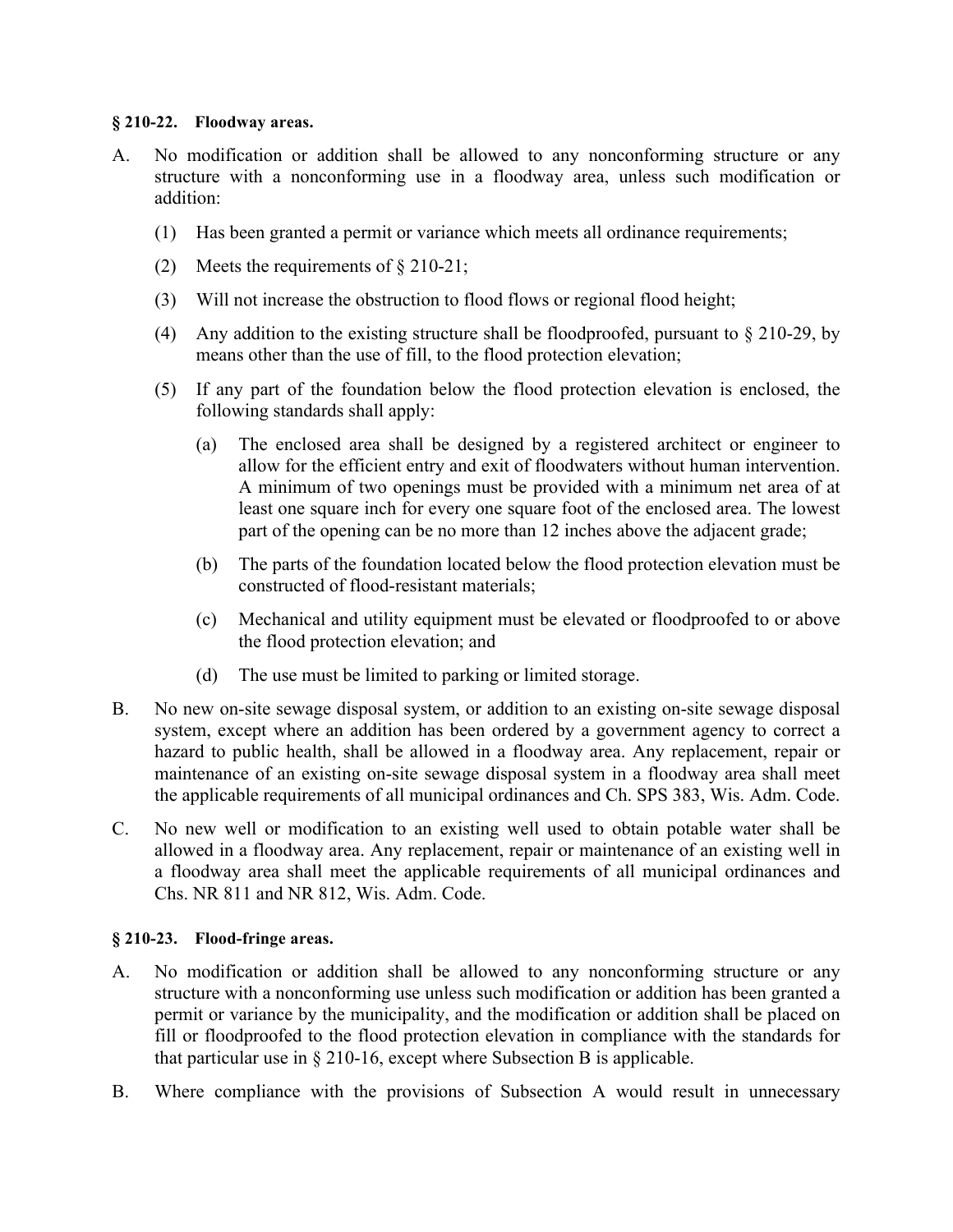hardship and only where the structure will not be used for human habitation or be associated with a high flood damage potential, the Plan Commission, using the procedures established in § 210-27, may grant a variance from those provisions of Subsection A for modifications or additions, using the criteria listed below. Modifications or additions which are protected to elevations lower than the flood protection elevation may be permitted if:

- (1) No floor is allowed below the regional flood elevation for residential or commercial structures;
- (2) Human lives are not endangered;
- (3) Public facilities, such as water or sewer, will not be installed;
- (4) Flood depths will not exceed two feet;
- (5) Flood velocities will not exceed two feet per second; and
- (6) The structure will not be used for storage of materials as described in § 210-16F.
- C. If neither the provisions of Subsection A or B above can be met, one addition to an existing room in a nonconforming building or a building with a nonconforming use may be allowed in the flood fringe, if the addition:
	- (1) Meets all other regulations and will be granted by permit or variance;
	- (2) Does not exceed 60 square feet in area; and
	- (3) In combination with other previous modifications or additions to the building, does not equal or exceed 50% of the present equalized assessed value of the building.
- D. All new private sewage disposal systems, or addition to, replacement, repair or maintenance of a private sewage disposal system shall meet all the applicable provisions of all local ordinances and Ch. SPS 383, Wis. Adm. Code.
- E. All new wells or addition to, replacement, repair or maintenance of a well shall meet the applicable provisions of this chapter and Ch. NR 811 and NR 812, Wis. Adm. Code.

### ARTICLE VII **Administration**

# **§ 210-24. Designation of administrator.**

Where a zoning administrator, planning agency or a board of adjustment/appeals has already been appointed to administer a zoning ordinance adopted under § 59.69, 59.692 or 62.23(7), Wis. Stats., these officials shall also administer this chapter.

# **§ 210-25. Zoning Administrator.**

- A. The Zoning Administrator/Village Board is authorized to administer this chapter and shall have the following duties and powers:
	- (1) Advise applicants of the ordinance provisions, assist in preparing permit applications and appeals, and assure that the regional flood elevation for the proposed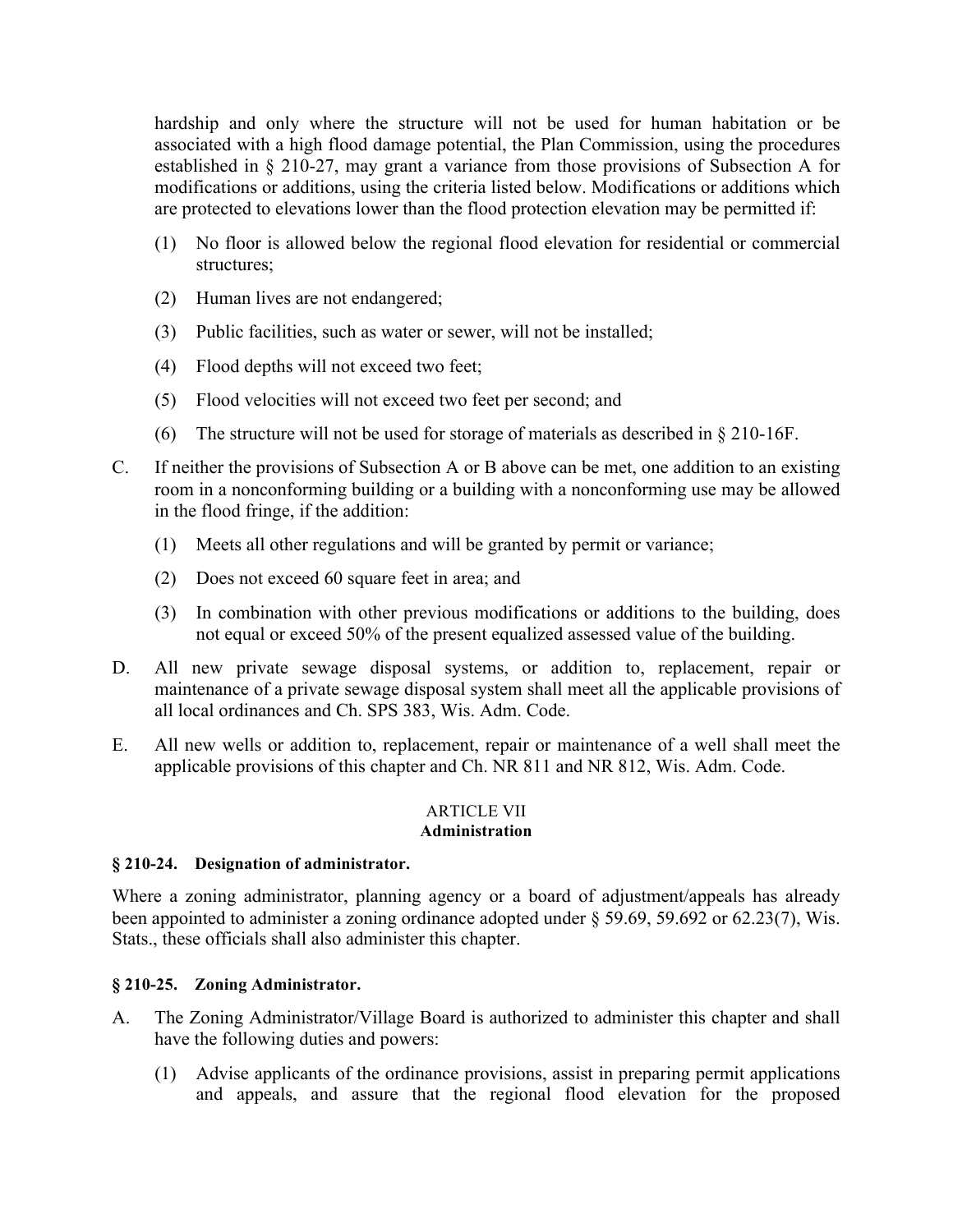development is shown on all permit applications.

- (2) Issue permits and inspect properties for compliance with provisions of this chapter and issue certificates of compliance where appropriate.
- (3) Inspect all damaged floodplain structures and perform a substantial damage assessment to determine if substantial damage to the structures has occurred.
- (4) Keep records of all official actions such as:
	- (a) All permits issued, inspections made, and work approved;
	- (b) Documentation of certified lowest floor and regional flood elevations for floodplain development;
	- (c) Records of water surface profiles, Floodplain Zoning Maps and ordinances, nonconforming uses and structures, including changes, appeals, variances and amendments.
	- (d) All substantial damage assessment reports for floodplain structures.
- (5) Submit copies of the following items to the Department regional office:
	- (a) Within 10 days of the decision, a copy of any decisions on variances, appeals for map or text interpretations, and map or text amendments;
	- (b) Copies of any case-by-case analyses, and any other information required by the Department, including an annual summary of the number and types of floodplain zoning actions taken.
	- (c) Copies of substantial damage assessments performed and all related correspondence concerning the assessments.
- (6) Investigate, prepare reports, and report violations of this chapter to the municipal zoning agency and attorney for prosecution. Copies of the reports shall also be sent to the Department regional office.
- (7) Submit copies of text and map amendments and biennial reports to the FEMA regional office.
- B. Land use permit. A land use permit shall be obtained before any new development or any structural repair or change in the use of a building or structure, including sewer and water facilities, may be initiated. Application to the Zoning Administrator shall include:
	- (1) General information.
		- (a) Name and address of the applicant, property owner and contractor;
		- (b) Legal description, proposed use, and whether it is new construction or a modification;
	- (2) Site development plan. A site plan drawn to scale shall be submitted with the permit application form and shall contain: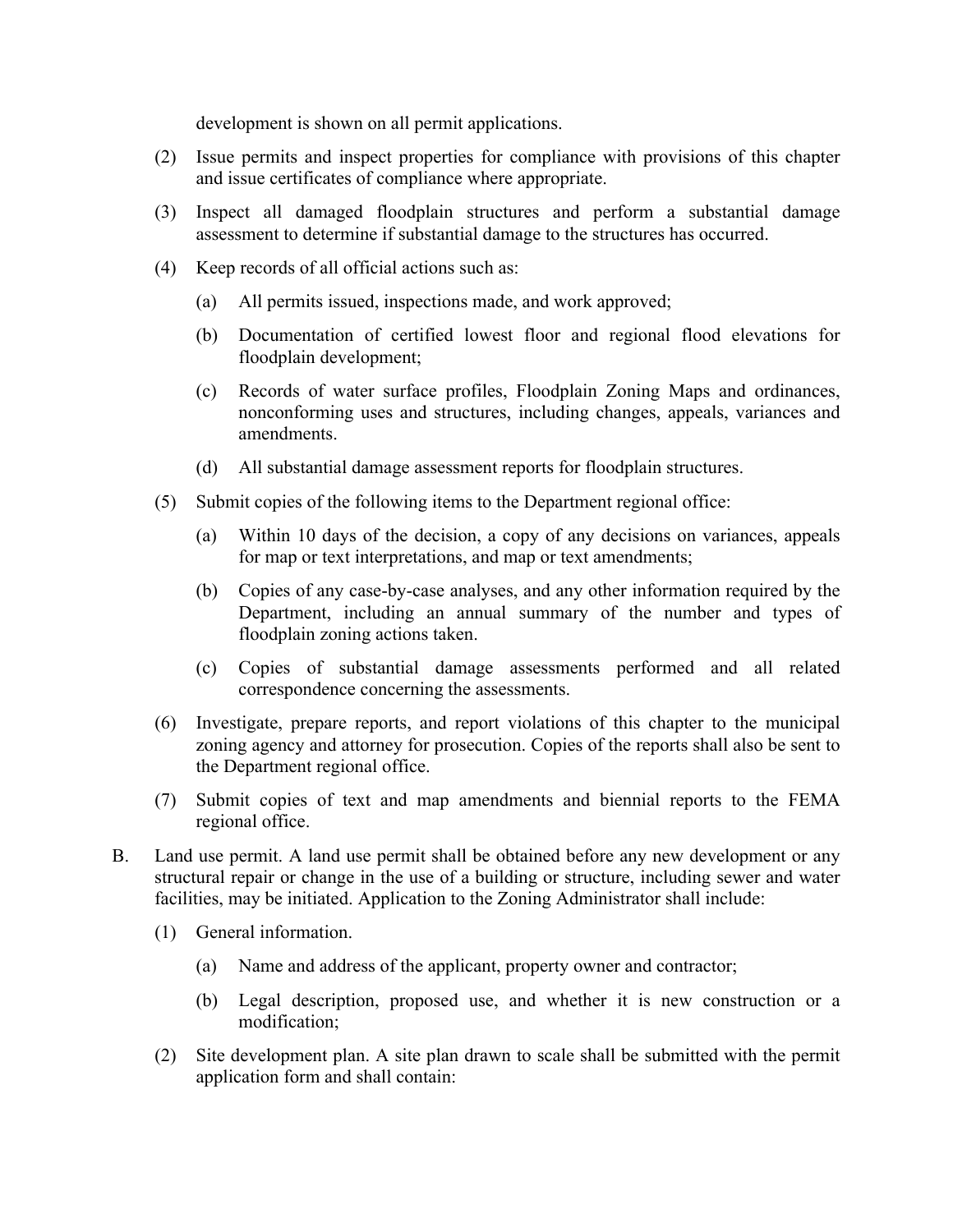- (a) Location, dimensions, area and elevation of the lot;
- (b) Location of the ordinary high water mark of any abutting navigable waterways;
- (c) Location of any structures with distances measured from the lot lines and street center lines;
- (d) Location of any existing or proposed on-site sewage systems or private water supply systems;
- (e) Location and elevation of existing or future access roads;
- (f) Location of floodplain and floodway limits as determined from the Official Floodplain Zoning Maps;
- (g) The elevation of the lowest floor of proposed buildings and any fill using the vertical datum from the adopted study, either National Geodetic Vertical Datum (NGVD) or North American Vertical Datum (NAVD);
- (h) Data sufficient to determine the regional flood elevation in NGVD or NAVD at the location of the development and to determine whether or not the requirements of Article III or IV are met; and
- (i) Data to determine if the proposed development will cause an obstruction to flow or an increase in regional flood height or discharge according to § 210-6. This may include any of the information noted in § 210-12A.
- (3) Data requirements to analyze developments.
	- (a) The applicant shall provide all survey data and computations required to show the effects of the project on flood heights, velocities and floodplain storage, for all subdivision proposals, as "subdivision" is defined in Ch. 236, Wis. Stats., and other proposed developments exceeding five acres in area or where the estimated cost exceeds \$125,000. The applicant shall provide:
		- [1] An analysis of the effect of the development on the regional flood profile, velocity of flow and floodplain storage capacity;
		- [2] A map showing location and details of vehicular access to lands outside the floodplain; and
		- [3] A surface drainage plan showing how flood damage will be minimized.
	- (b) The estimated cost of the proposal shall include all structural development, landscaping, access and road development, utilities, and other pertinent items, but need not include land costs.
- (4) Expiration. All permits issued under the authority of this chapter shall expire 180 days after issuance.
- C. Certificate of compliance. No land shall be occupied or used, and no building which is hereafter constructed, altered, added to, modified, repaired, rebuilt or replaced shall be occupied until a certificate of compliance is issued by the Zoning Administrator, except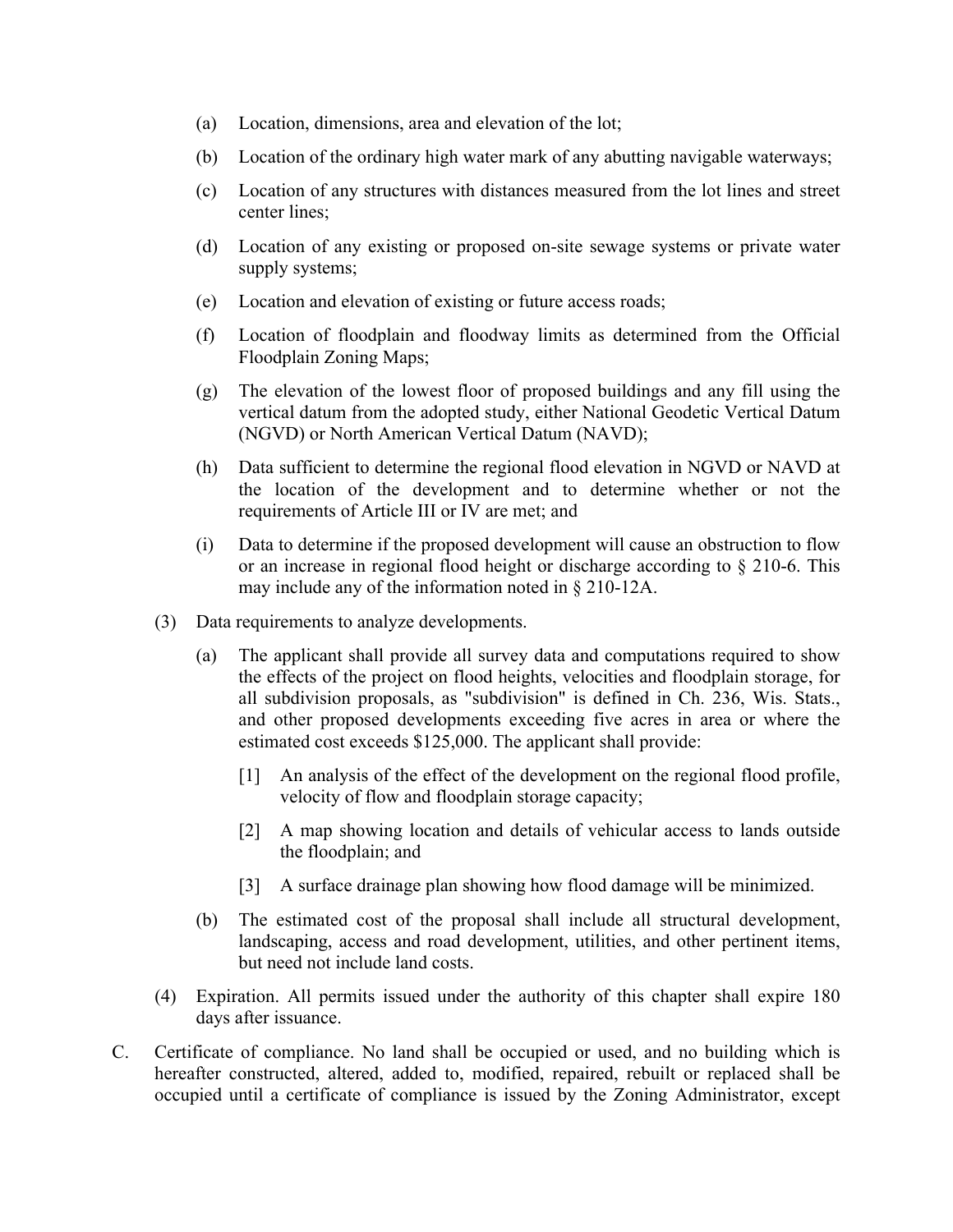where no permit is required, subject to the following provisions:

- (1) The certificate of compliance shall show that the building or premises or part thereof, and the proposed use, conform to the provisions of this chapter;
- (2) Application for such certificate shall be concurrent with the application for a permit;
- (3) If all ordinance provisions are met, the certificate of compliance shall be issued within 10 days after written notification that the permitted work is completed;
- (4) The applicant shall submit a certification signed by a registered professional engineer, architect or land surveyor that the fill, lowest floor and floodproofing elevations are in compliance with the permit issued. Floodproofing measures also require certification by a registered professional engineer or architect that floodproofing measures meet the requirements of § 210-29.
- D. Other permits. The applicant must secure all necessary permits from federal, state, and local agencies, including those required by the U.S. Army Corps of Engineers under Section 404 of the Federal Water Pollution Control Act, Amendments of 1972, 33 U.S.C. § 1344.

## **§ 210-26. Zoning Agency.**

- A. The Zoning Agency shall:
	- (1) Oversee the functions of the office of the Zoning Administrator; and
	- (2) Review and advise the governing body on all proposed amendments to this chapter, maps and text.
- B. This Zoning Agency shall not:
	- (1) Grant variances to the terms of this chapter in place of action by the Board of Adjustment/Appeals; or
	- (2) Amend the text or Zoning Maps in place of official action by the governing body.

## **§ 210-27. Board of Adjustment/Appeals.**

The Planning Commission, created under  $\S$  59.694, Wis. Stats., for counties or  $\S$  62.23(7)(e), Wis. Stats., for cities or villages, is hereby authorized or shall be appointed to act for the purposes of this chapter. The Board shall exercise the powers conferred by Wisconsin Statutes and adopt rules for the conduct of business. The Zoning Administrator may not be the Secretary of the Board.

- A. Powers and duties. The Board of Adjustment/Appeals shall:
	- (1) Appeals. Hear and decide appeals where it is alleged there is an error in any order, requirement, decision or determination made by an administrative official in the enforcement or administration of this chapter.
	- (2) Boundary disputes. Hear and decide disputes concerning the district boundaries shown on the Official Floodplain Zoning Map.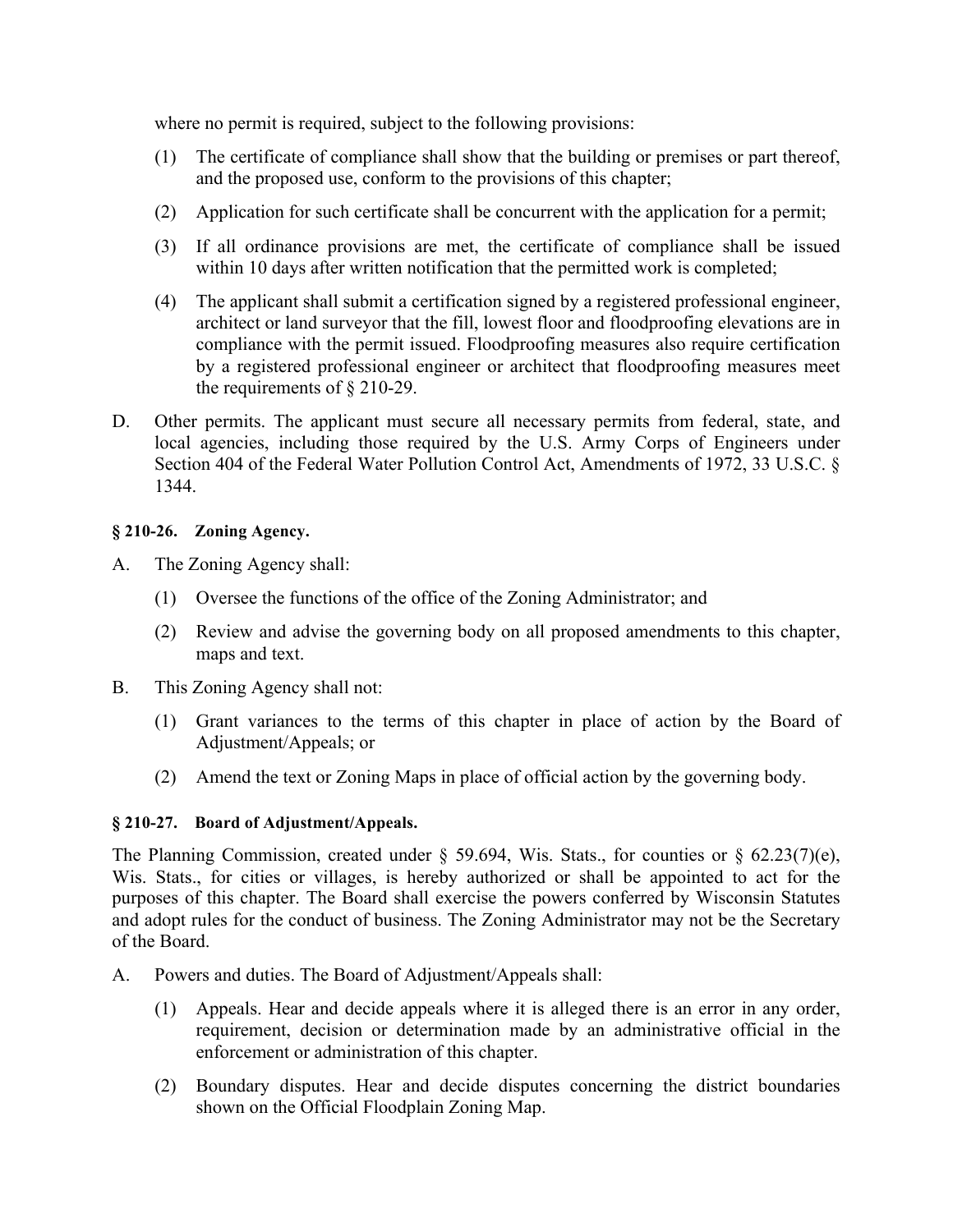- (3) Variances. Hear and decide, upon appeal, variances from the ordinance standards.
- B. Appeals to the Board.
	- (1) Appeals to the Board may be taken by any person aggrieved, or by any officer or department of the municipality affected by any decision of the Zoning Administrator or other administrative officer. Such appeal shall be taken within 30 days of the act appealed from unless otherwise provided by the rules of the Board, by filing with the official whose decision is in question, and with the Board, a notice of appeal specifying the reasons for the appeal. The official whose decision is in question shall transmit to the Board all records regarding the matter appealed.<sup>1</sup>
	- (2) Notice and hearing for appeals, including variances.
		- (a) Notice. The Board shall:
			- [1] Fix a reasonable time for the hearing;
			- [2] Publish adequate notice pursuant to Wisconsin Statutes, specifying the date, time, place and subject of the hearing;
			- [3] Assure that notice shall be mailed to the parties in interest and the Department regional office at least 10 days in advance of the hearing.
		- (b) Hearing. Any party may appear in person or by agent. The Board shall:
			- [1] Resolve boundary disputes according to § 210-27C.
			- [2] Decide variance applications according to § 210-27D.
			- [3] Decide appeals of permit denials according to § 210-28.
	- (3) Decision. The final decision regarding the appeal or variance application shall:
		- (a) Be made within a reasonable time;
		- (b) Be sent to the Department regional office within 10 days of the decision;
		- (c) Be a written determination signed by the Chairman or Secretary of the Board;
		- (d) State the specific facts which are the basis for the Board's decision;
		- (e) Either affirm, reverse, vary or modify the order, requirement, decision or determination appealed, in whole or in part, dismiss the appeal for lack of jurisdiction or grant or deny the variance application;
		- (f) Include the reasons for granting an appeal, describing the hardship demonstrated by the applicant in the case of a variance, clearly stated in the recorded minutes of the Board proceedings.
- C. Boundary disputes. The following procedure shall be used by the Board in hearing disputes concerning floodplain district boundaries:

<u> 1989 - Johann Stein, fransk politik (d. 1989)</u>

<sup>1.</sup> **Editor's Note: Amended at time of adoption of Code (see Ch. 1, General Provisions, Art. II).**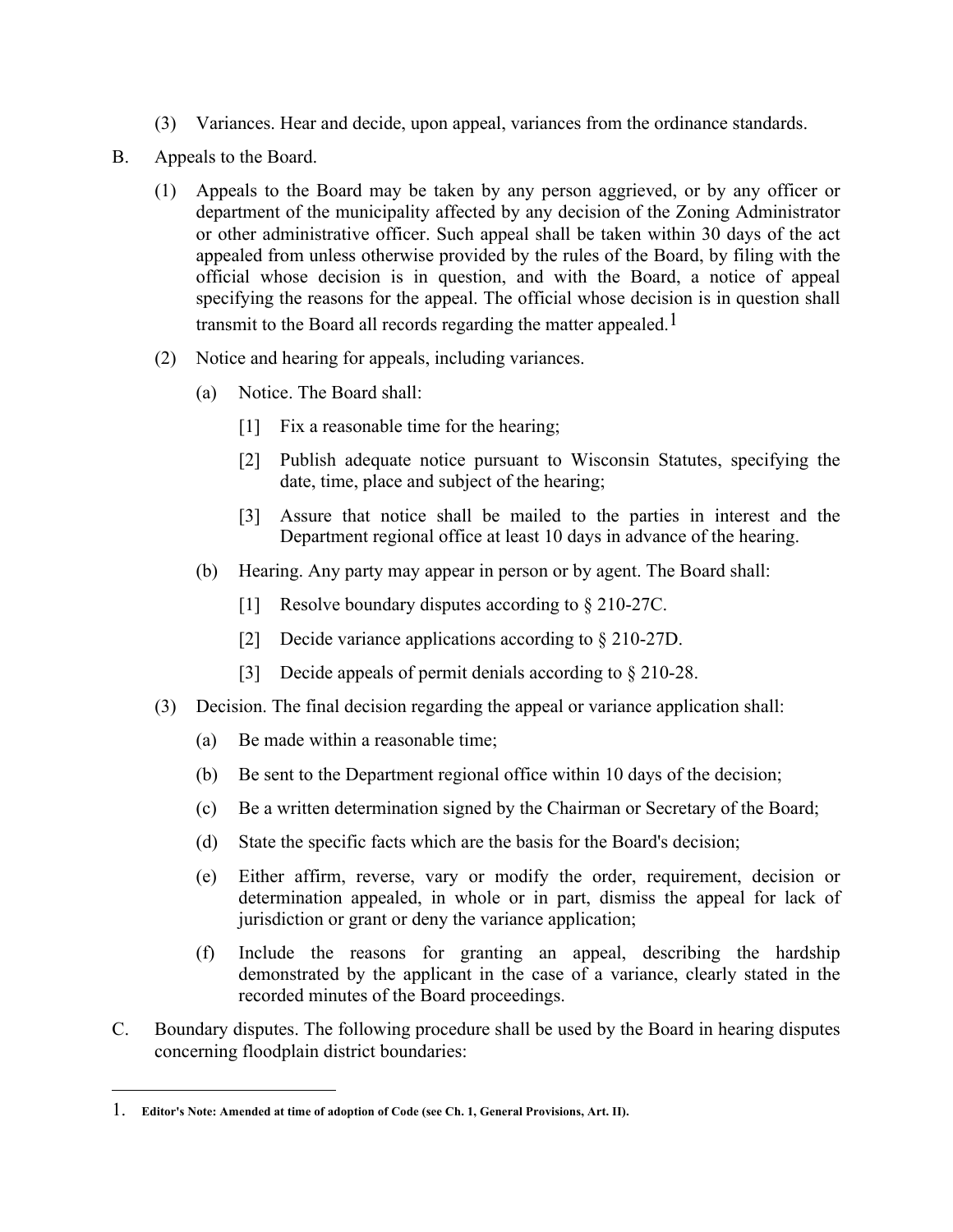- (1) If a floodplain district boundary is established by approximate or detailed floodplain studies, the flood elevations or profiles shall prevail in locating the boundary. If none exist, other evidence may be examined.
- (2) In all cases, the person contesting the boundary location shall be given a reasonable opportunity to present arguments and technical evidence to the Board.
- (3) If the boundary is incorrectly mapped, the Board should inform the Zoning Committee or the person contesting the boundary location to petition the governing body for a map amendment according to Article VIII of this chapter.
- D. Variance.
	- (1) The Board may, upon appeal, grant a variance from the standards of this chapter if an applicant convincingly demonstrates that:
		- (a) Literal enforcement of the ordinance provisions will cause unnecessary hardship;
		- (b) The hardship is due to adoption of this chapter and unique property conditions, not common to adjacent lots or premises. In such case the ordinance or map must be amended;
		- (c) The variance is not contrary to the public interest; and
		- (d) The variance is consistent with the purpose of this chapter in § 210-3.
	- (2) In addition to the criteria in Subsection D(1), to qualify for a variance under FEMA regulations, the following criteria must be met:
		- (a) The variance may not cause any increase in the regional flood elevation;
		- (b) Variances can only be granted for lots that are less than 1/2 acre and are contiguous to existing structures constructed below the RFE;
		- (c) Variances shall only be granted upon a showing of good and sufficient cause, shall be the minimum relief necessary, shall not cause increased risks to public safety or nuisances, shall not increase costs for rescue and relief efforts and shall not be contrary to the purpose of this chapter.
	- (3) A variance shall not:
		- (a) Grant, extend or increase any use prohibited in the zoning district.
		- (b) Be granted for a hardship based solely on an economic gain or loss.
		- (c) Be granted for a hardship which is self-created.
		- (d) Damage the rights or property values of other persons in the area.
		- (e) Allow actions without the amendments to this chapter or map(s) required in  $\S$ 210-31.
		- (f) Allow any alteration of an historic structure, including its use, which would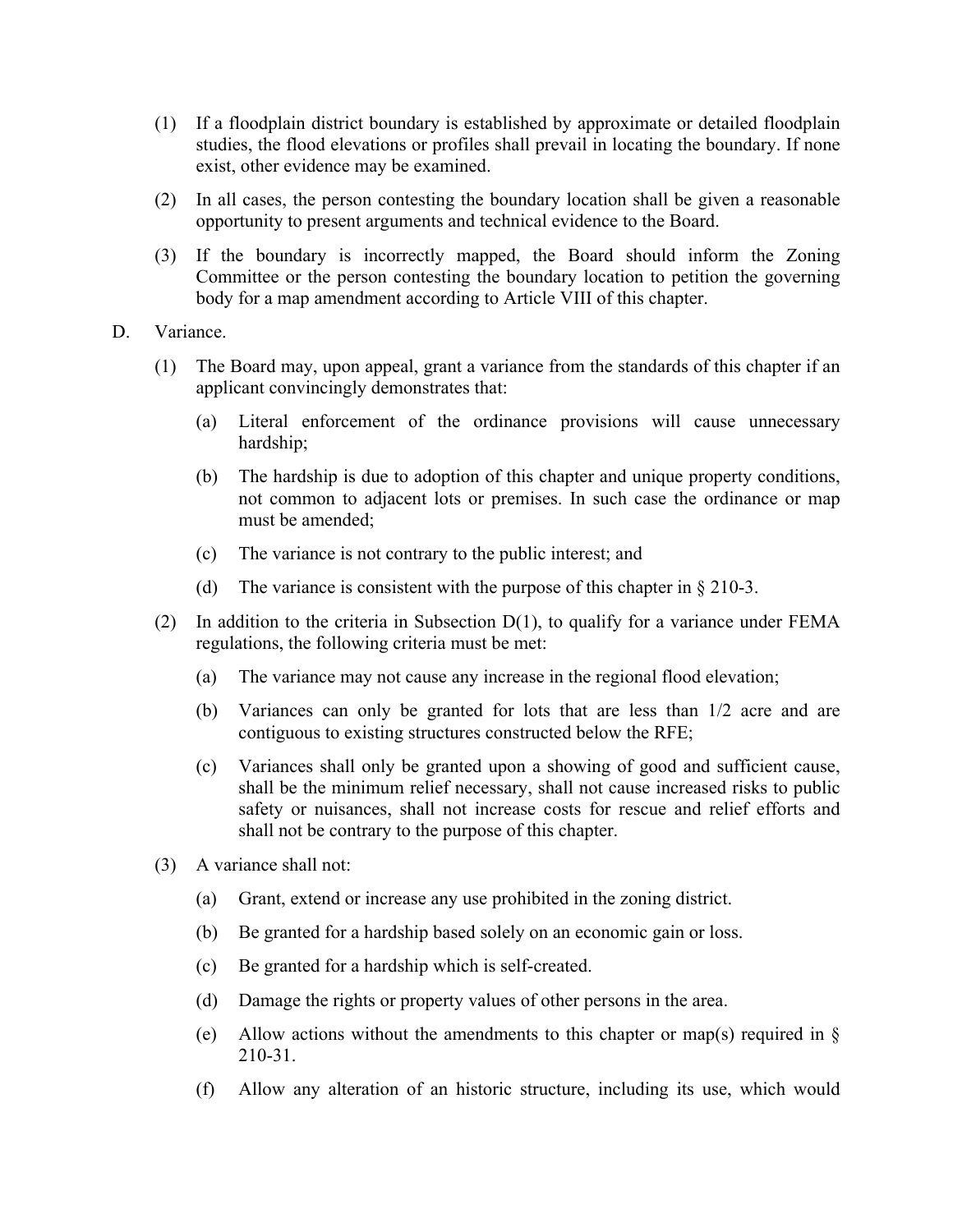preclude its continued designation as an historic structure.

(4) When a floodplain variance is granted the Board shall notify the applicant, in writing, that it may increase flood insurance premiums and risks to life and property. A copy shall be maintained with the variance record.

## **§ 210-28. To review appeals of permit denials.**

- A. The Zoning Agency (§ 210-26) or Board shall review all data related to the appeal. This may include:
	- (1) Permit application data listed in § 210-25B.
	- (2) Floodway/flood-fringe determination data in § 210-20.
	- (3) Data listed in § 210-12A(2) where the applicant has not submitted this information to the Zoning Administrator.
	- (4) Other data submitted with the application or submitted to the Board with the appeal.
- B. For appeals of all denied permits the Board shall:
	- (1) Follow the procedures of § 210-27;
	- (2) Consider Zoning Agency recommendations; and
	- (3) Either uphold the denial or grant the appeal.
- C. For appeals concerning increases in regional flood elevation the Board shall:
	- (1) Uphold the denial where the Board agrees with the data showing an increase in flood elevation. Increases equal to or greater than 0.01 foot may only be allowed after amending the flood profile and map and all appropriate legal arrangements are made with all adversely affected property owners.
	- (2) Grant the appeal where the Board agrees that the data properly demonstrates that the project does not cause an increase equal to or greater than 0.01 foot, provided no other reasons for denial exist.

# **§ 210-29. Floodproofing.**

- A. No permit or variance shall be issued until the applicant submits a plan certified by a registered professional engineer or architect that the floodproofing measures will protect the structure or development to the flood protection elevation.
- B. Floodproofing measures shall be designed to:
	- (1) Withstand flood pressures, depths, velocities, uplift and impact forces and other regional flood factors;
	- (2) Protect structures to the flood protection elevation;
	- (3) Anchor structures to foundations to resist flotation and lateral movement; and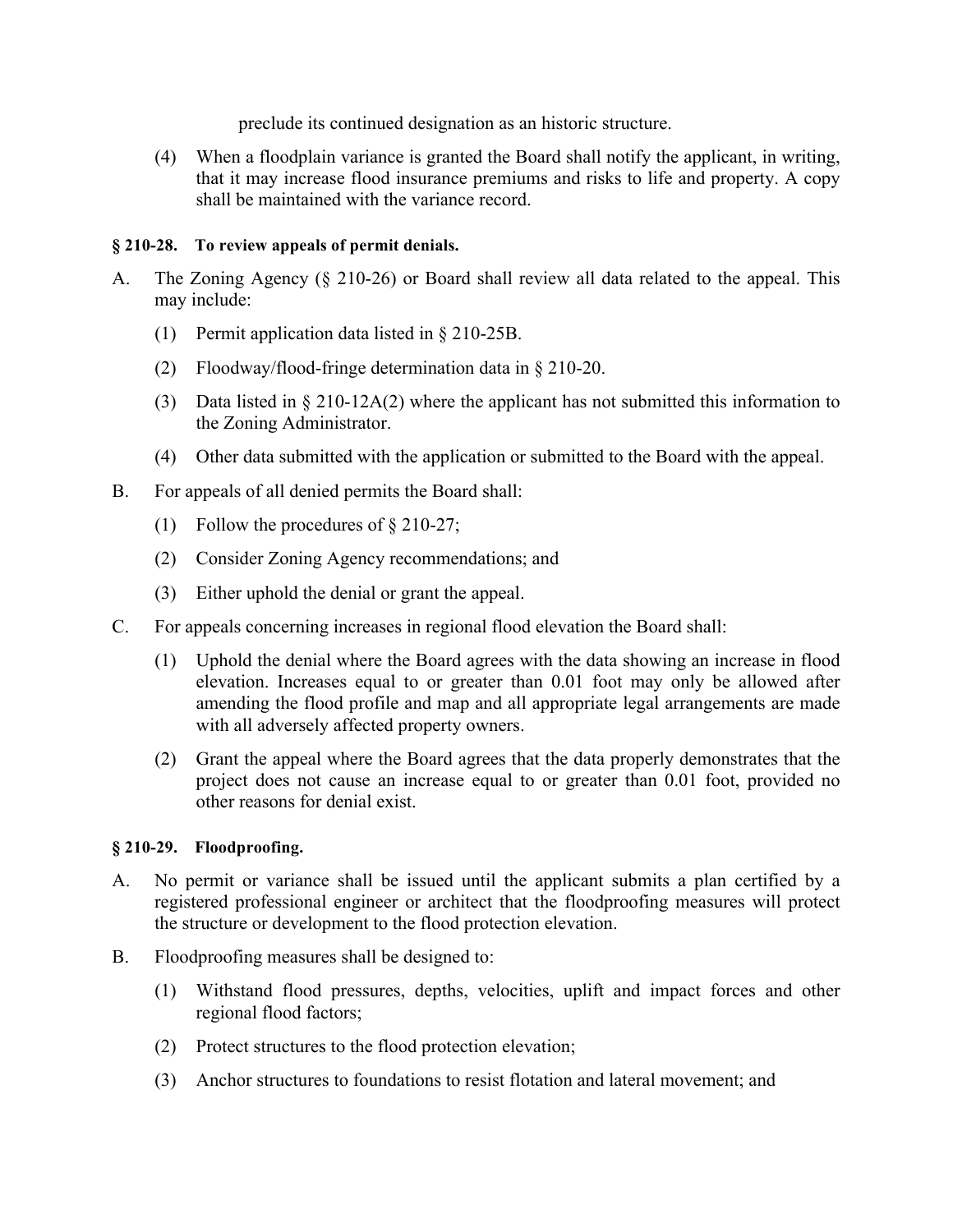- (4) Insure that structural walls and floors are watertight to the flood protection elevation, and the interior remains completely dry during flooding without human intervention.
- C. Floodproofing measures could include:
	- (1) Reinforcing walls and floors to resist rupture or collapse caused by water pressure.
	- (2) Adding mass or weight to prevent flotation.
	- (3) Placing essential utilities above the flood protection elevation.
	- (4) Installing surface or subsurface drainage systems to relieve foundation wall and basement floor pressures.
	- (5) Constructing water supply wells and waste treatment systems to prevent the entry of floodwaters.
	- (6) Putting cutoff valves on sewer lines or eliminating gravity flow basement drains.

## **§ 210-30. Public information.**

- A. Marks shall be placed on structures to show the depth of inundation during the regional flood.
- B. All maps, engineering data and regulations shall be available and widely distributed.
- C. All real estate transfers should show what floodplain zoning district any real property is in.

#### ARTICLE VIII **Amendments**

## **§ 210-31. General.**

The governing body may change or supplement the floodplain zoning district boundaries and this chapter in the manner provided by law. Actions which require an amendment include, but are not limited to, the following:

- A. Any change to the Official Floodplain Zoning Map, including the floodway line or boundary of any floodplain area.
- B. Correction of discrepancies between the water surface profiles and Floodplain Zoning Maps.
- C. Any fill in the floodplain which raises the elevation of the filled area to a height at or above the flood protection elevation and is contiguous to land lying outside the floodplain.
- D. Any fill or floodplain encroachment that obstructs flow, increasing regional flood height 0.01 foot or more.
- E. Any upgrade to a floodplain zoning ordinance text required by § NR 116.05, Wis. Adm. Code, or otherwise required by law, or for changes by the municipality.
- F. All channel relocations and changes to the maps to alter floodway lines or to remove an area from the floodway or the flood fringe that is based on a base flood elevation from a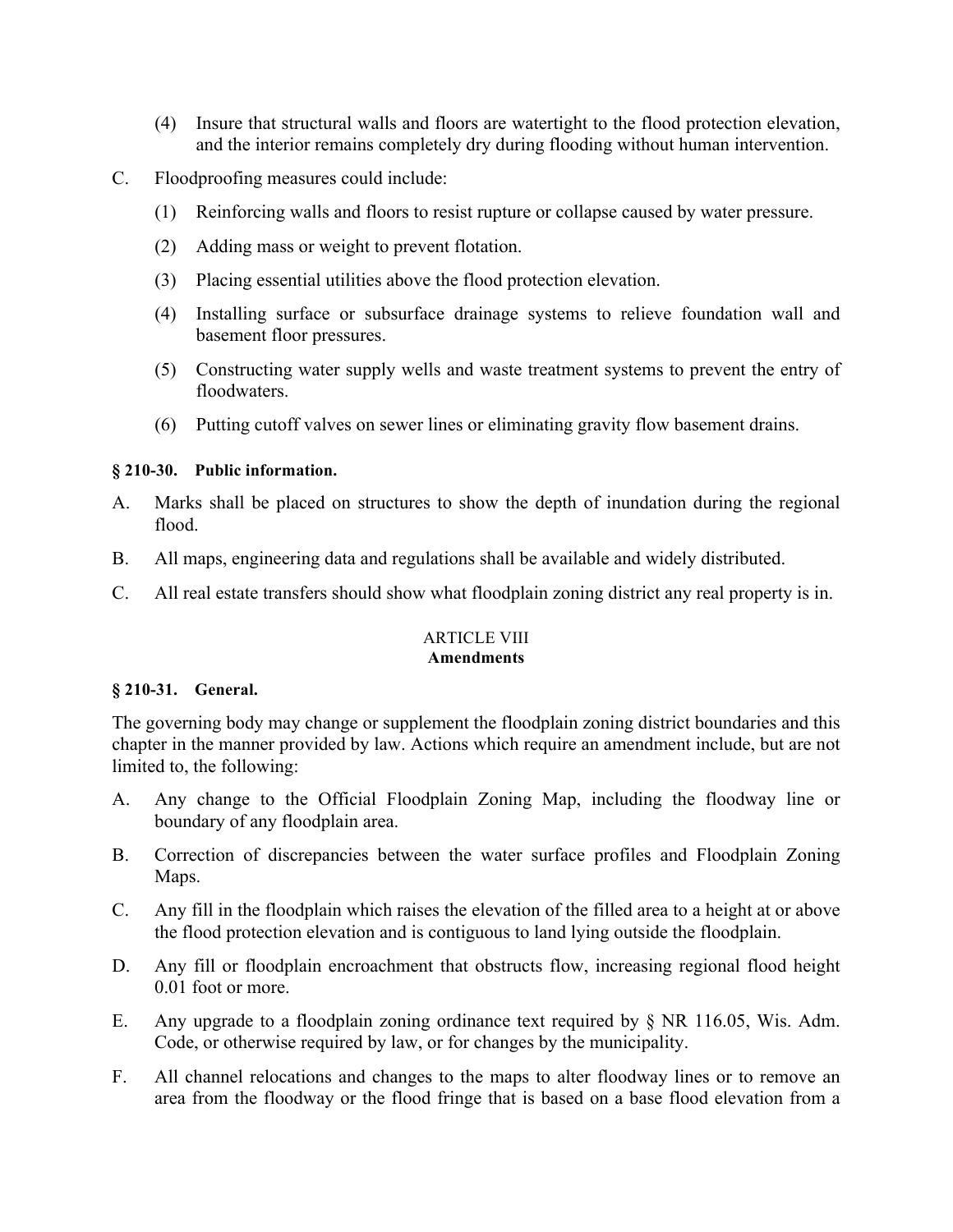FIRM requires prior approval by FEMA.

 (NOTE: Consult the FEMA website: www.fema.gov for the map change fee schedule.)

## **§ 210-32. Procedures.**

Ordinance amendments may be made upon petition of any interested party according to the provisions of § 62.23, Wis. Stats., for cities and villages, or § 59.69, Wis. Stats., for counties. Such petitions shall include all necessary data required by §§ 210-20 and 210-25B.

- A. The proposed amendment shall be referred to the Zoning Agency for a public hearing and recommendation to the governing body. The amendment and notice of public hearing shall be submitted to the Department regional office for review prior to the hearing. The amendment procedure shall comply with the provisions of  $\S$  62.23, Wis. Stats., for cities and villages or § 59.69, Wis. Stats., for counties.
- B. No amendments shall become effective until reviewed and approved by the Department.
- C. All persons petitioning for a map amendment that obstructs flow, increasing regional flood height 0.01 foot or more, shall obtain flooding easements or other appropriate legal arrangements from all adversely affected property owners and notify local units of government before the amendment can be approved by the governing body.
- D. For amendments in areas with no water surface profiles, the Zoning Agency or Board shall consider data submitted by the Department, the Zoning Administrator's visual on-site inspections and other available information. (See § 210-5D.)

## ARTICLE IX **Enforcement and Penalties**

## **§ 210-33. Violations and penalties.**

Any violation of the provisions of this chapter by any person shall be unlawful and shall be referred to the Municipal Attorney who shall expeditiously prosecute all such violators. A violator shall, upon conviction, forfeit to the municipality a penalty of not more than \$50, together with a taxable cost of such action. Each day of continued violation shall constitute a separate offense. Every violation of this chapter is a public nuisance and the creation may be enjoined and the maintenance may be abated by action at suit of the municipality, the state, or any citizen thereof pursuant to § 87.30, Wis. Stats.

### ARTICLE X **Terminology**

## **§ 210-34. Word usage.**

Unless specifically defined, words and phrases in this chapter shall have their common law meaning and shall be applied in accordance with their common usage. Words used in the present tense include the future, the singular number includes the plural and the plural number includes the singular. The word "may" is permissive, "shall" is mandatory and is not discretionary.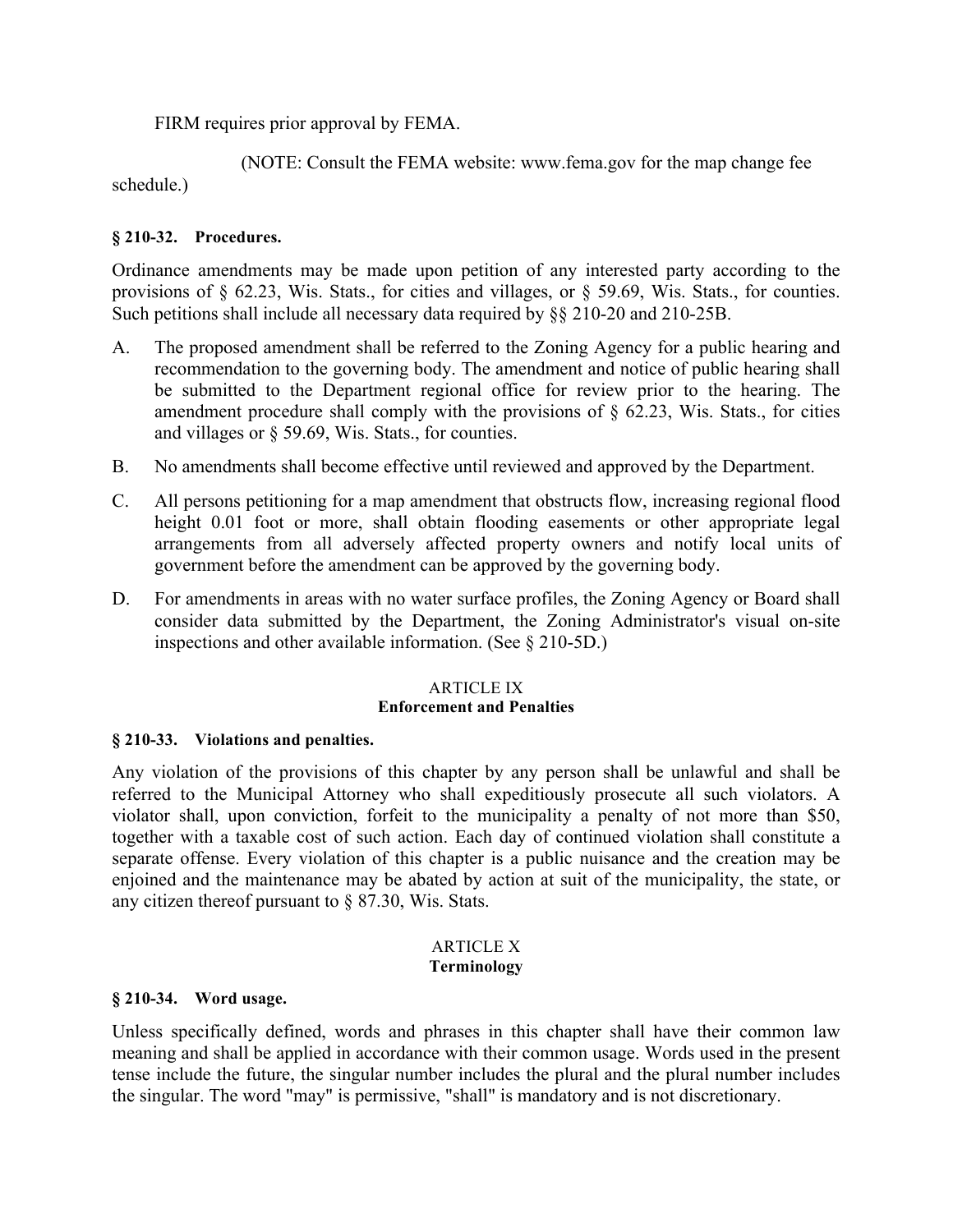### **§ 210-35. Definitions.**

As used in this chapter, the following terms shall have the meanings indicated:

A-ZONES — Those areas shown on the Official Floodplain Zoning Map which would be inundated by the regional flood. These areas may be numbered or unnumbered A-Zones. The A-Zones may or may not be reflective of flood profiles, depending on the availability of data for a given area.

ACCESSORY STRUCTURE OR USE — A facility, structure, building or use which is accessory or incidental to the principal use of a property, structure or building.

BASE FLOOD — The flood having a one-percent chance of being equaled or exceeded in any given year, as published by FEMA as part of a FIS and depicted on a FIRM.

BASEMENT — Any enclosed area of a building having its floor subgrade, i.e., below ground level, on all sides.

BUILDING — See "structure."

BULKHEAD LINE — A geographic line along a reach of navigable water that has been adopted by a municipal ordinance and approved by the Department pursuant to § 30.11, Wis. Stats., and which allows limited filling between this bulkhead line and the original ordinary high water mark, except where such filling is prohibited by the floodway provisions of this chapter.

CAMPGROUND — Any parcel of land which is designed, maintained, intended or used for the purpose of providing sites for nonpermanent overnight use by four or more camping units, or which is advertised or represented as a camping area.

CAMPING UNIT — Any portable device, no more than 400 square feet in area, used as a temporary shelter, including, but not limited to, a camping trailer, motor home, bus, van, pick-up truck, tent or other mobile recreational vehicle.

CERTIFICATE OF COMPLIANCE  $-$  A certification that the construction and the use of land or a building, the elevation of fill or the lowest floor of a structure is in compliance with all of the provisions of this chapter.

 $CHANNEL$   $- A$  natural or artificial watercourse with definite bed and banks to confine and conduct normal flow of water.

CRAWLWAYS or CRAWL SPACE — An enclosed area below the first usable floor of a building, generally less than five feet in height, used for access to plumbing and electrical utilities.

DECK — An unenclosed exterior structure that has no roof or sides, but has a permeable floor which allows the infiltration of precipitation.

DEPARTMENT — The Wisconsin Department of Natural Resources.

DEVELOPMENT — Any artificial change to improved or unimproved real estate, including, but not limited to, the construction of buildings, structures or accessory structures; the construction of additions or alterations to buildings, structures or accessory structures; the repair of any damaged structure or the improvement or renovation of any structure, regardless of percentage of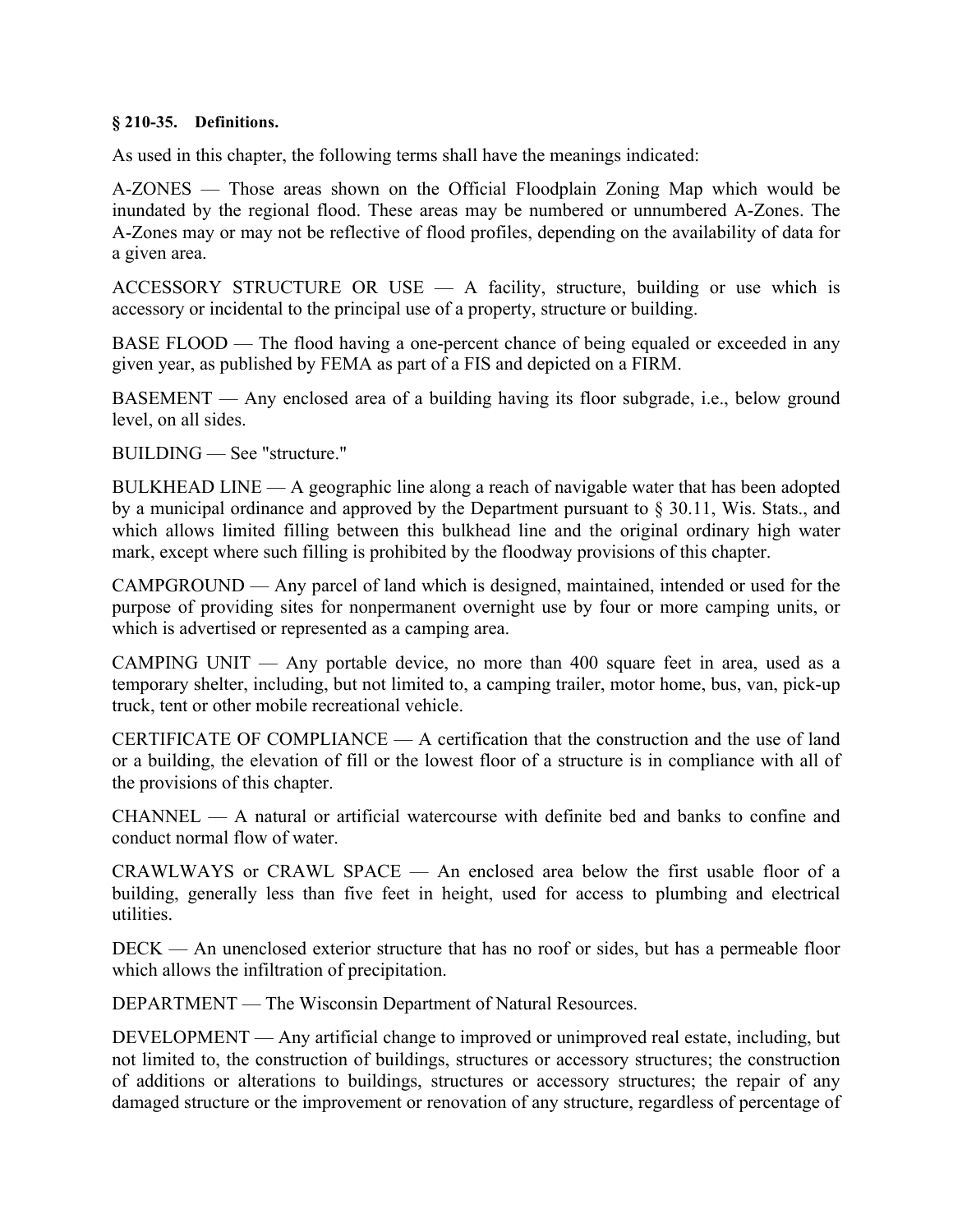damage or improvement; the placement of buildings or structures; subdivision layout and site preparation; mining, dredging, filling, grading, paving, excavation or drilling operations; the storage, deposition or extraction of materials or equipment; and the installation, repair or removal of public or private sewage disposal systems or water supply facilities.

DRY LAND ACCESS — A vehicular access route which is above the regional flood elevation and which connects land located in the floodplain to land outside the floodplain, such as a road with its surface above regional flood elevation and wide enough for wheeled rescue and relief vehicles.

ENCROACHMENT — Any fill, structure, equipment, building, use or development in the floodway.

EXISTING MANUFACTURED HOME PARK OR SUBDIVISION — A parcel of land, divided into two or more manufactured home lots for rent or sale, on which the construction of facilities for servicing the lots is completed before the effective date of this chapter. At a minimum, this would include the installation of utilities, the construction of streets and either final site grading or the pouring of concrete pads.

EXPANSION TO EXISTING MOBILE/MANUFACTURED HOME PARK — The preparation of additional sites by the construction of facilities for servicing the lots on which the manufactured homes are to be affixed. This includes installation of utilities, construction of streets and either final site grading, or the pouring if concrete pads.

FEDERAL EMERGENCY MANAGEMENT AGENCY (FEMA) — The federal agency that administers the National Flood Insurance Program.

FLOOD FREQUENCY — The probability of a flood occurrence which is determined from statistical analyses. The frequency of a particular flood event is usually expressed as occurring, on the average once in a specified number of years or as a percent chance of occurring in any given year.

FLOOD HAZARD BOUNDARY MAP — A map designating approximate flood hazard areas. Flood hazard areas are designated as unnumbered A-Zones and do not contain floodway lines or regional flood elevations. This map forms the basis for both the regulatory and insurance aspects of the National Flood Insurance Program (NFIP) until superseded by a Flood Insurance Study and a Flood Insurance Rate Map.

FLOOD INSURANCE RATE MAP (FIRM) — A map of a community on which the Federal Insurance Administration has delineated both special flood hazard areas (the floodplain) and the risk premium zones applicable to the community. This map can only be amended by the Federal Emergency Management Agency.

FLOOD INSURANCE STUDY — A technical engineering examination, evaluation, and determination of the local flood hazard areas. It provides maps designating those areas affected by the regional flood and provides both flood insurance rate zones and base flood elevations and may provide floodway lines. The flood hazard areas are designated as numbered and unnumbered A-Zones. Flood Insurance Rate Maps, that accompany the Flood Insurance Study, form the basis for both the regulatory and the insurance aspects of the National Flood Insurance Program.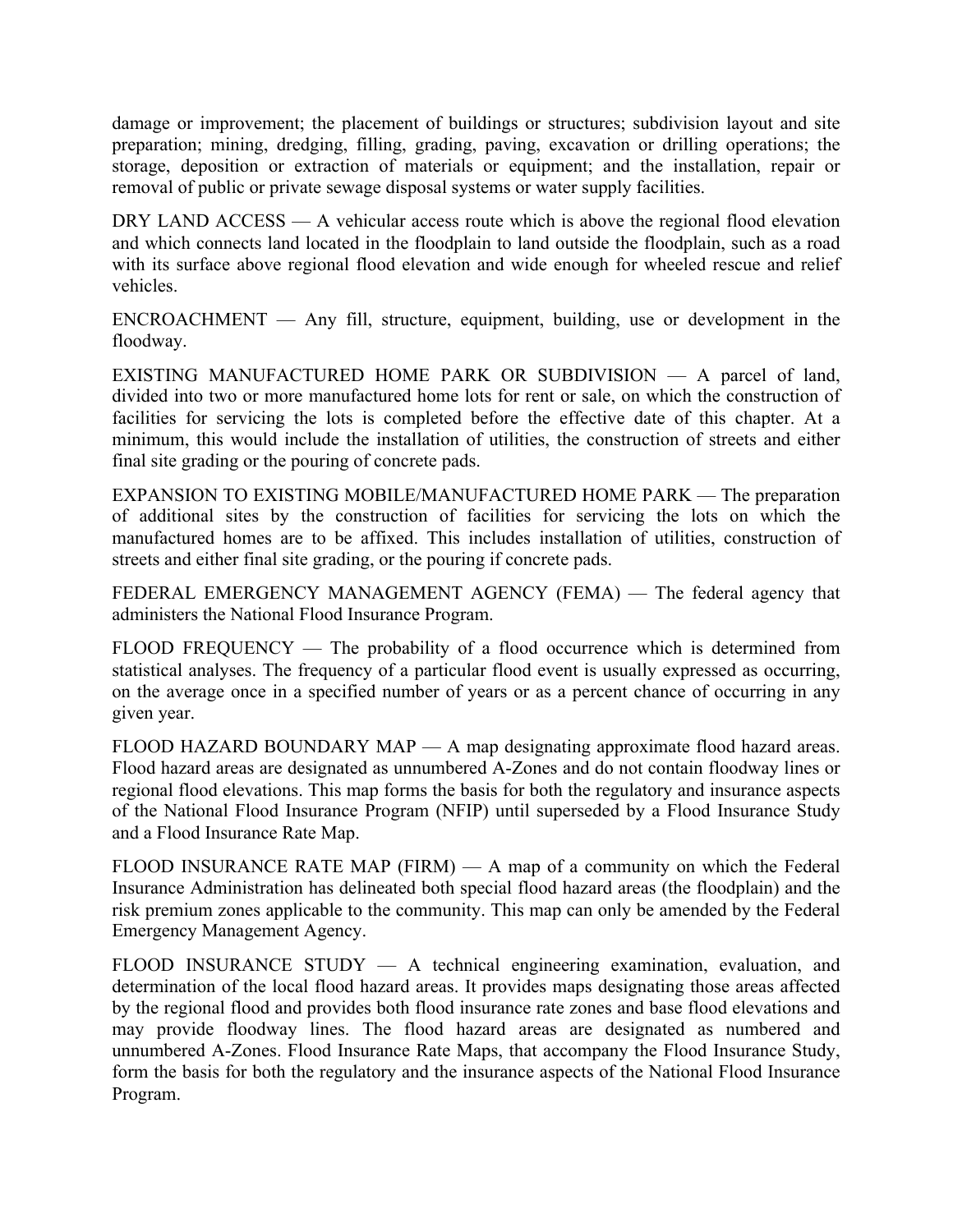FLOOD or FLOODING — A general and temporary condition of partial or complete inundation of normally dry land areas caused by one of the following conditions:

- A. The overflow or rise of inland waters;
- B. The rapid accumulation or runoff of surface waters from any source;
- C. The inundation caused by waves or currents of water exceeding anticipated cyclical levels along the shore of Lake Michigan or Lake Superior; or
- D. The sudden increase caused by an unusually high water level in a natural body of water, accompanied by a severe storm, or by an unanticipated force of nature, such as a seiche, or by some similarly unusual event.

 $FLOOD$  PROFILE — A graph or a longitudinal profile line showing the relationship of the water surface elevation of a flood event to locations of land surface elevations along a stream or river.

FLOOD PROTECTION ELEVATION — An elevation of two feet of freeboard above the water surface profile elevation designated for the regional flood. (Also see "freeboard.")

FLOOD STORAGE — Those floodplain areas where storage of floodwaters has been taken into account during analysis in reducing the regional flood discharge.

FLOOD FRINGE — That portion of the floodplain outside of the floodway which is covered by floodwaters during the regional flood and associated with standing water rather than flowing water.

FLOODPLAIN — Land which has been or may be covered by floodwater during the regional flood. It includes the floodway and the flood fringe, and may include other designated floodplain areas for regulatory purposes.

FLOODPLAIN ISLAND — A natural geologic land formation within the floodplain that is surrounded, but not covered, by floodwater during the regional flood.

FLOODPLAIN MANAGEMENT — Policy and procedures to insure wise use of floodplains, including mapping and engineering, mitigation, education, and administration and enforcement of floodplain regulations.

FLOODPROOFING — Any combination of structural provisions, changes or adjustments to properties and structures, water and sanitary facilities and contents of buildings subject to flooding, for the purpose of reducing or eliminating flood damage.

FLOODWAY — The channel of a river or stream and those portions of the floodplain adjoining the channel required to carry the regional flood discharge.

FREEBOARD — A safety factor expressed in terms of a specified number of feet above a calculated flood level. Freeboard compensates for any factors that cause flood heights greater than those calculated, including ice jams, debris accumulation, wave action, obstruction of bridge openings and floodways, the effects of watershed urbanization, loss of flood storage areas due to development and aggregation of the river or stream bed.

HABITABLE STRUCTURE — Any structure or portion thereof used or designed for human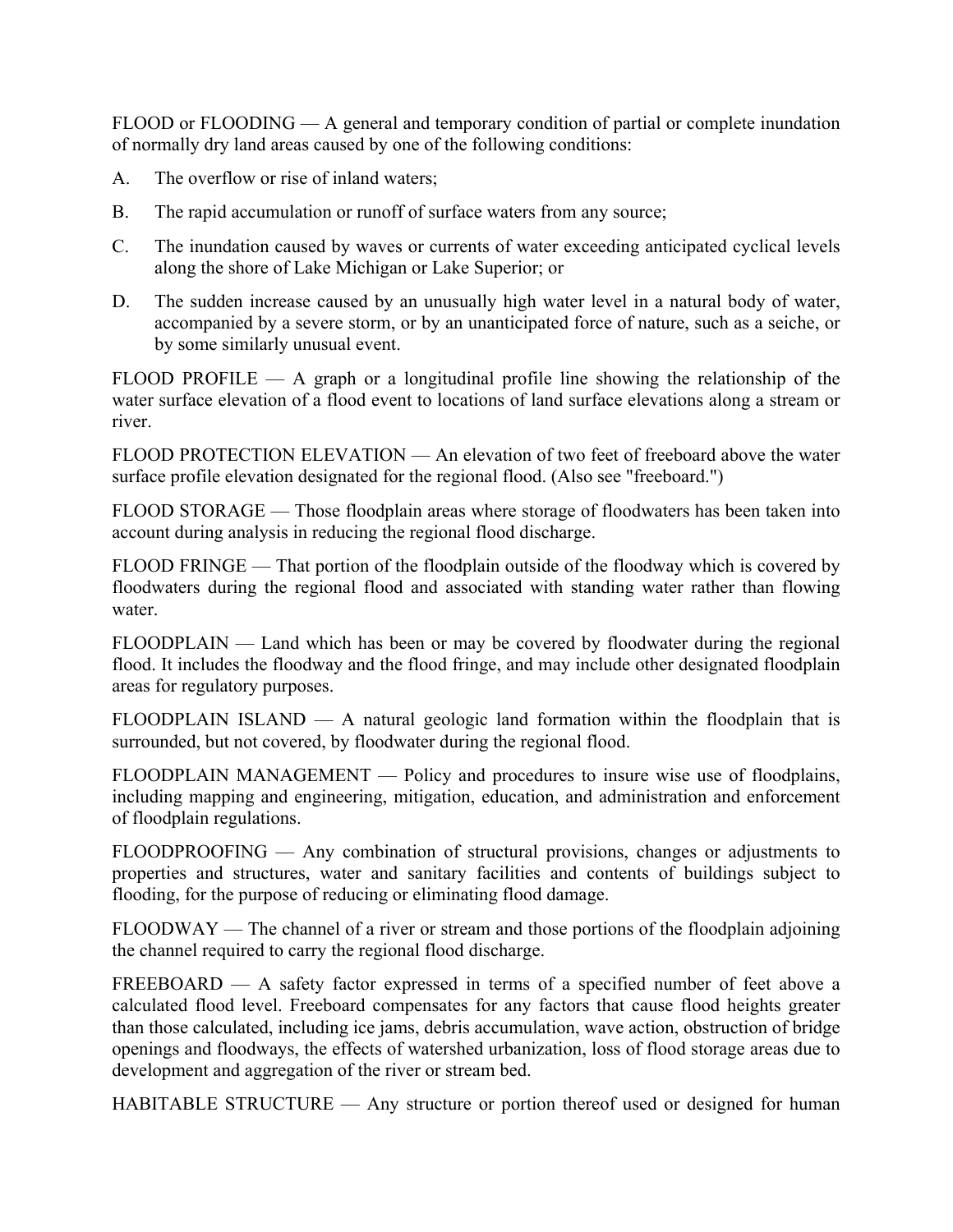habitation.

HEARING NOTICE — Publication or posting meeting the requirements of Ch. 985, Wis. Stats. For appeals, a Class 1 notice, published once at least one week (seven days) before the hearing, is required. For all zoning ordinances and amendments, a Class 2 notice, published twice, once each week consecutively, the last at least a week (seven days) before the hearing. Local ordinances or bylaws may require additional notice, exceeding these minimums.

HIGH FLOOD DAMAGE POTENTIAL — Damage that could result from flooding that includes any danger to life or health or any significant economic loss to a structure or building and its contents.

HISTORIC STRUCTURE — Any structure that is either:

- A. Listed individually in the National Register of Historic Places or preliminarily determined by the Secretary of the Interior as meeting the requirements for individual listing on the National Register;
- B. Certified or preliminarily determined by the Secretary of the Interior as contributing to the historical significance of a registered historic district or a district preliminarily determined by the Secretary to qualify as a registered historic district;
- C. Individually listed on a state inventory of historic places in states with historic preservation programs which have been approved by the Secretary of the Interior; or
- D. Individually listed on a local inventory of historic places in communities with historic preservation programs that have been certified either by an approved state program, as determined by the Secretary of the Interior, or by the Secretary of the Interior in states without approved programs.

INCREASE IN REGIONAL FLOOD HEIGHT — A calculated upward rise in the regional flood elevation, equal to or greater than 0.01 foot, based on a comparison of existing conditions and proposed conditions which is directly attributable to development in the floodplain but not attributable to manipulation of mathematical variables such as roughness factors, expansion and contraction coefficients and discharge.

LAND USE — Any nonstructural use made of unimproved or improved real estate. (Also see "development.")

MANUFACTURED HOME — A structure transportable in one or more sections, which is built on a permanent chassis and is designed to be used with or without a permanent foundation when connected to required utilities. The term "manufactured home" includes a mobile home but does not include a "mobile recreational vehicle."

MOBILE RECREATIONAL VEHICLE  $- A$  vehicle which is built on a single chassis, 400 square feet or less when measured at the largest horizontal projection, designed to be self-propelled, carried or permanently towable by a licensed, light-duty vehicle, is licensed for highway use if registration is required and is designed primarily not for use as a permanent dwelling, but as temporary living quarters for recreational, camping, travel or seasonal use. Manufactured homes that are towed or carried onto a parcel of land, but do not remain capable of being towed or carried, including park model homes, do not fall within the definition of "mobile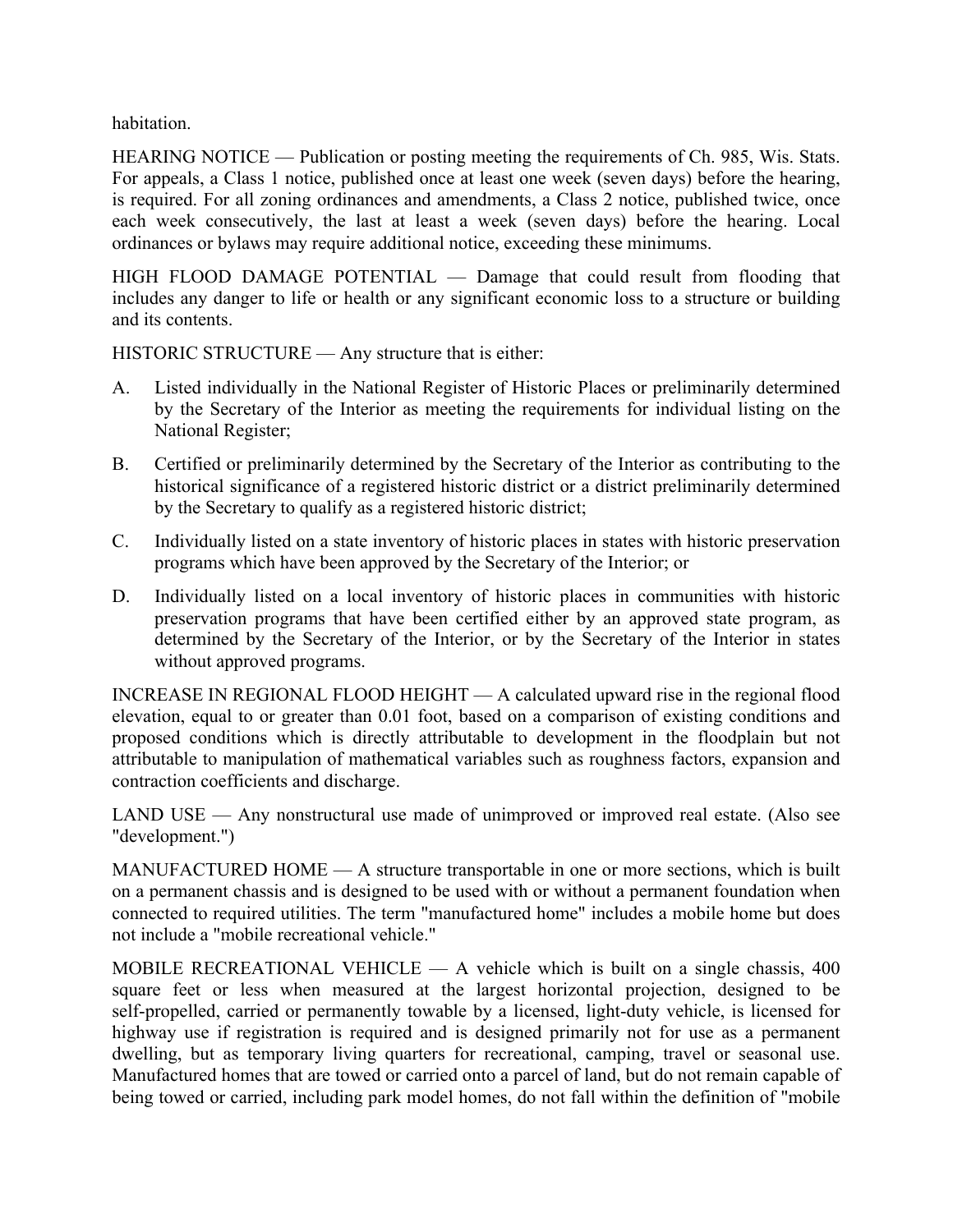recreational vehicles."

MUNICIPALITY or MUNICIPAL — The county, city or Village governmental units enacting, administering and enforcing this chapter.

NAVD or NORTH AMERICAN VERTICAL DATUM — Elevations referenced to mean sea level datum, 1988 adjustment.

NEW CONSTRUCTION — For floodplain management purposes, "new construction" means structures for which the start of construction commenced on or after the effective date of floodplain zoning regulations adopted by this community and includes any subsequent improvements to such structures. For the purpose of determining flood insurance rates, it includes any structures for which the start of construction commenced on or after the effective date of an initial FIRM or after December 31, 1974, whichever is later, and includes any subsequent improvements to such structures.

NGVD or NATIONAL GEODETIC VERTICAL DATUM — Elevations referenced to mean sea level datum, 1929 adjustment.

NONCONFORMING STRUCTURE — An existing lawful structure or building which is not in conformity with the dimensional or structural requirements of this chapter for the area of the floodplain which it occupies. (For example, an existing residential structure in the flood-fringe district is a conforming use. However, if the lowest floor is lower than the flood protection elevation, the structure is nonconforming.)

NONCONFORMING USE — An existing lawful use or accessory use of a structure or building which is not in conformity with the provisions of this chapter for the area of the floodplain which it occupies. (Such as a residence in the floodway.)

OBSTRUCTION TO FLOW — Any development which blocks the conveyance of floodwaters such that this development alone or together with any future development will cause an increase in regional flood height.

OFFICIAL FLOODPLAIN ZONING MAP — That map, adopted and made part of this chapter, as described in § 210-5B, which has been approved by the Department and FEMA.

OPEN SPACE USE — Those uses having a relatively low flood damage potential and not involving structures.

ORDINARY HIGH WATER MARK — The point on the bank or shore up to which the presence and action of surface water is so continuous as to leave a distinctive mark such as by erosion, destruction or prevention of terrestrial vegetation, predominance of aquatic vegetation, or other easily recognized characteristic.

PERSON — An individual, or group of individuals, corporation, partnership, association, municipality or state agency.

PRIVATE SEWAGE SYSTEM — A sewage treatment and disposal system serving one structure with a septic tank and soil absorption field located on the same parcel as the structure. It also means an alternative sewage system approved by the Department of Safety and Professional Services, including a substitute for the septic tank or soil absorption field, a holding tank, a system serving more than one structure or a system located on a different parcel than the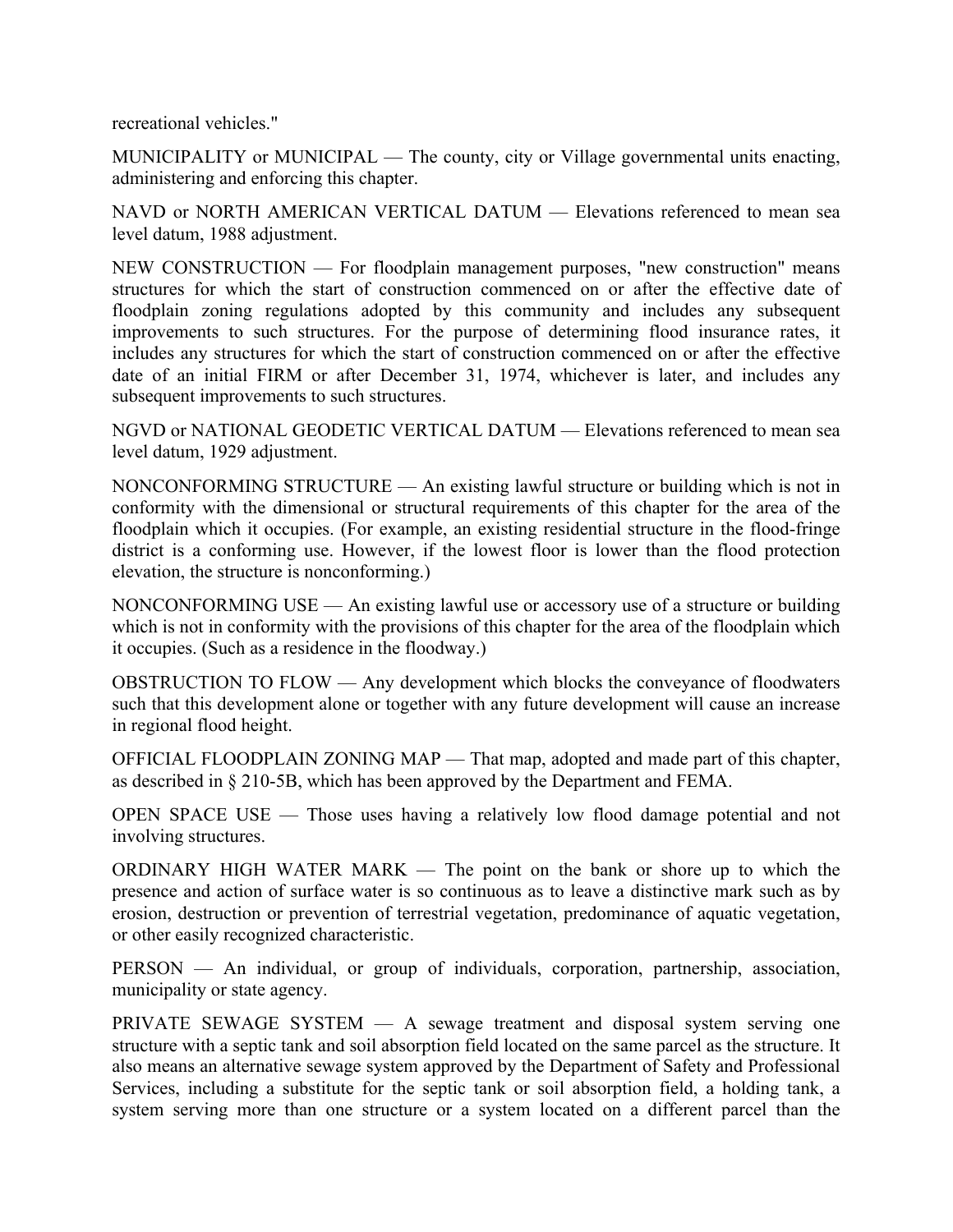structure.

PUBLIC UTILITIES — Those utilities using underground or overhead transmission lines such as electric, telephone and telegraph, and distribution and collection systems such as water, sanitary sewer and storm sewer.

REASONABLY SAFE FROM FLOODING — Base floodwaters will not inundate the land or damage structures to be removed from the special flood hazard area and that any subsurface waters related to the base flood will not damage existing or proposed buildings.

REGIONAL FLOOD — A flood determined to be representative of large floods known to have occurred in Wisconsin. A regional flood is a flood with a one-percent chance of being equaled or exceeded in any given year, and if depicted on the FIRM, the RFE is equivalent to the BFE.

START OF CONSTRUCTION — The date the building permit was issued, provided the actual start of construction, repair, reconstruction, rehabilitation, addition, placement, or other improvement was within 180 days of the permit date. The actual start means either the first placement of permanent construction on a site, such as the pouring of slab or footings, the installation of piles, the construction of columns, or any work beyond initial excavation, or the placement of a manufactured home on a foundation. Permanent construction does not include land preparation, such as clearing, grading and filling, nor does it include the installation of streets and/or walkways, nor does it include excavation for a basement, footings, piers or foundations or the erection of temporary forms, nor does it include the installation on the property of accessory buildings, such as garages or sheds not occupied as dwelling units or not part of the main structure. For an alteration, the actual start of construction means the first alteration of any wall, ceiling, floor or other structural part of a building, whether or not that alteration affects the external dimensions of the building.

STRUCTURE — Any man-made object with form, shape and utility, either permanently or temporarily attached to, placed upon or set into the ground, stream bed or lake bed, including, but not limited to, roofed and walled buildings, gas or liquid storage tanks, bridges, dams and culverts.

SUBDIVISION — The meaning given in  $\S 236.02(12)$ , Wis. Stats.

SUBSTANTIAL DAMAGE — Damage of any origin sustained by a structure, whereby the cost of restoring the structure to its predamaged condition would equal or exceed 50% of the equalized assessed value of the structure before the damage occurred.

UNNECESSARY HARDSHIP — Where special conditions affecting a particular property, which were not self-created, have made strict conformity with restrictions governing areas, setbacks, frontage, height or density unnecessarily burdensome or unreasonable in light of the purposes of this chapter.

VARIANCE — An authorization by the Board of Adjustment or Appeals for the construction or maintenance of a building or structure in a manner which is inconsistent with dimensional standards (not uses) contained in this chapter.

VIOLATION — The failure of a structure or other development to be fully compliant with this chapter. A structure or other development without required permits, lowest floor elevation documentation, floodproofing certificates or required floodway encroachment calculations is